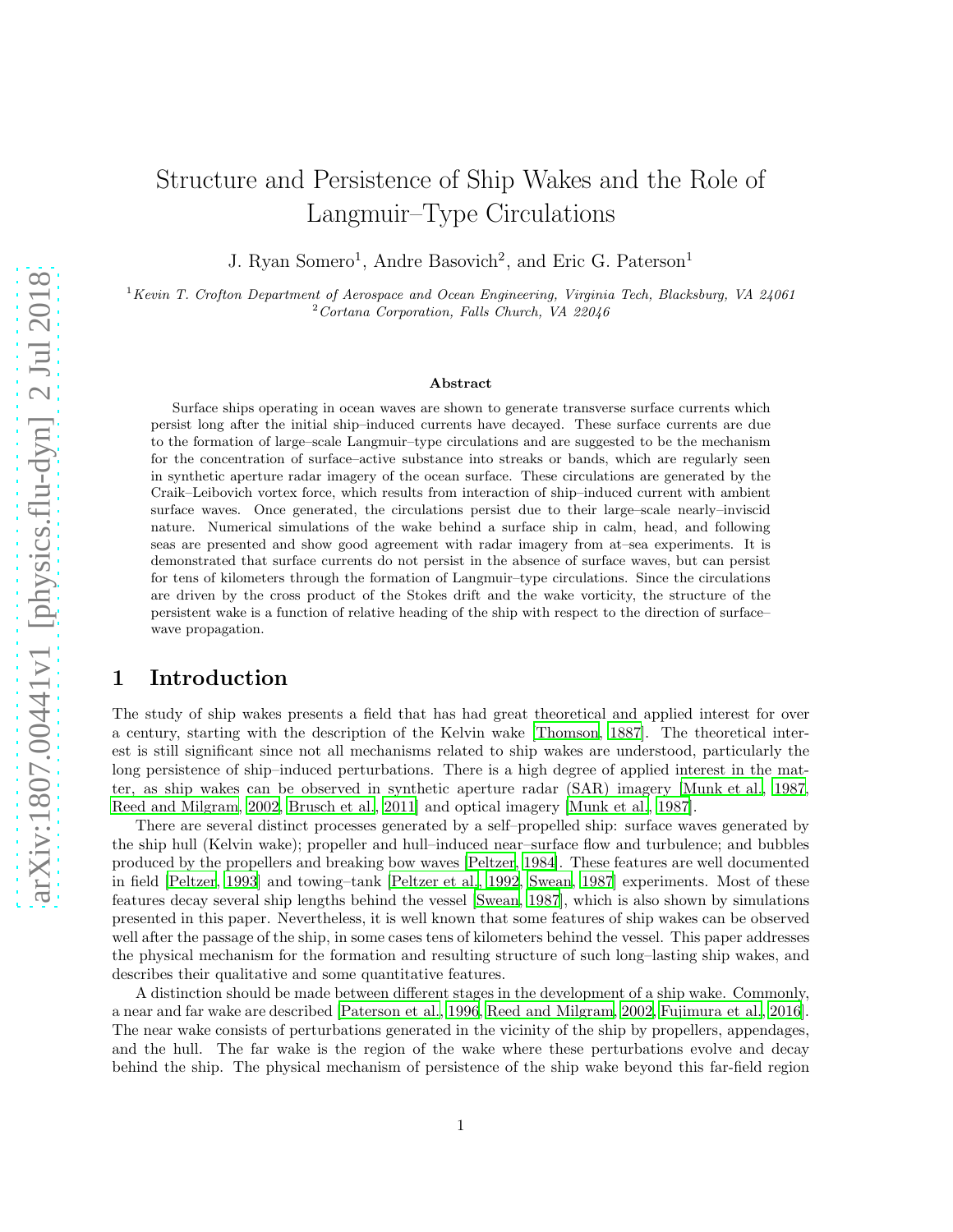<span id="page-1-0"></span>

Figure 1: SAR image of USS Chandler (DDG-996) in head seas with a persistent centerline wake [\[Milgram et al.](#page-25-3), [1993](#page-25-3)].

<span id="page-1-1"></span>

Figure 2: SAR image of USS Chandler (DDG-996) in following seas with a "railroad–track" persistent wake [\[Milgram et al., 1993\]](#page-25-3).

is not currently explained. In this paper, we call the part of the wake that exists long after the initial perturbations generated by the ship dissipate, the persistent wake.

In SAR images of the sea surface, ship wakes produce one or several streaks along the trajectory of the ship. The brightness of the streaks, in comparison to the background, depends on the amplitude of the short surface waves, which are responsible for reflection of the radar waves. Dark and bright streaks correspond to lower and higher amplitude short surface waves, respectively. The amplitude of the short surface waves is affected mainly by surface currents, near–surface turbulence, and films of surface–active substance (SAS) which alter the elasticity of the ocean surface. Surface currents can produce some effect on the wave amplitude in the near– and far–wake regions [\[Fujimura et al., 2016\]](#page-25-2). However, since the velocity of surface currents generated in the ship wake is relatively low, the turbulence and SAS play more important roles in the formation of surface images. In general, the far wake, where initial turbulent perturbations still exist, is normally seen in the image as a dark streak called the centerline wake, which is formed due to damping of the short surface waves by turbulence.

Further away from the ship, and depending on environmental conditions, there are two major types of persistent wakes that could be observed: a "centerline" wake or a "railroad–track" wake. Examples of such ship wakes are presented in figures [1](#page-1-0) and [2,](#page-1-1) which are SAR images from [Milgram et al. \[1993](#page-25-3)]. The centerline persistent wake appears as a dark streak, while the railroad–track persistent wake appears as a bright streak along the centerline with two dark streaks around it ("the railroad tracks"). Under conditions of following seas, it can be seen in the SAR image presented in figure [2,](#page-1-1) that in the far wake, the centerline wake transforms into the railroad–track type of persistent wake. In situ measurements at the sea surface have demonstrated that the streaks in the persistent wake are caused by the redistribution of SAS films, which dampen the short surface waves reducing their amplitude [\[Peltzer et al., 1991,](#page-26-6) [Milgram et al.](#page-25-3), [1993\]](#page-25-3), and thereby locally change the brightness of the surface imagery.

Redistribution and alignment of SAS into streaks suggests the presence of surface currents with a velocity component transverse to the wake. [Ermakov et al. \[2014\]](#page-24-1) detected the presence of twin symmetric, persistent circulations in the wake of a ship using an acoustic Doppler current profiler (ADCP). In the particular case studied by [Ermakov et al. \[2014\]](#page-24-1), these circulations produced diverging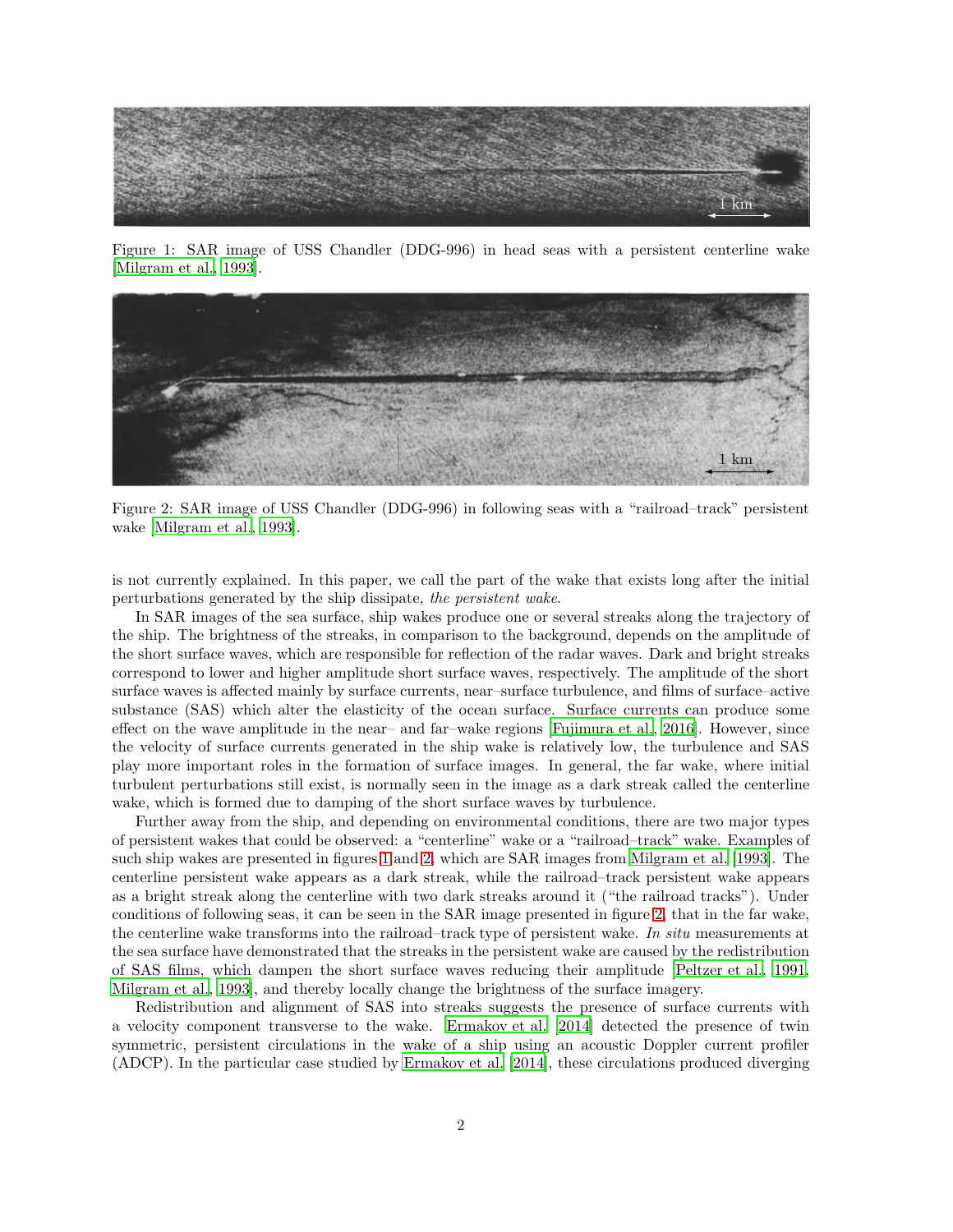flows (upwelling region) at the centerline on the surface, and downwelling regions at the edges of the wake. It was concluded that the circulations were responsible for the formation of the streaks with either higher or lower concentration of SAS. The mechanism for the formation of such circulations, however, was not identified.

There are several hypotheses considered by different authors regarding the nature of the circulations in the region of the persistent wake. The more frequently suggested mechanisms for the generation of these circulations until now have been: swirl generated by propellers [\[Fujimura et al.](#page-25-2), [2016\]](#page-25-2); hull– induced transverse currents; and flow generated by rising bubbles [\[Peltzer, 1993,](#page-26-3) [Ermakov et al., 2014\]](#page-24-1). However, these mechanisms cannot explain the observed persistent–wake features. The swirl produced by the propellers decays relatively quickly as demonstrated in this paper by direct simulations, and thus cannot induce the long–lasting surface currents that can cause the persistent wake. Measurements of the hull–induced transverse currents have not shown persistent circulatory motions that would redistribute surfactants to the wake edges. For example, towing–tank experiments reported by [Swean \[1987\]](#page-26-5) show the formation of a pair of secondary inward rotating vortices with outward rotating propellers that are speculated to be shed from the hull or induced by the propeller swirl, but the same secondary vortex pair is not observed with inward rotating propellers. Computational simulations of the U.S. Navy ship model 5415 with outward rotating propellers, relative to surface centerline, by [Hyman \[1998\]](#page-25-4) and [Stern et al. \[2001\]](#page-26-7) also show the formation of secondary induced circulatory motions that rotate inward in agreement with the experimental findings of [Swean \[1987\]](#page-26-5). In addition, the circulations that can be attributed to the redistribution of surfactants to the wake's outer edges must be outward rotating. Lastly, flows generated by rising bubbles in the wake of the ship are even less studied, and descriptions of the mechanism of their generation are more the result of speculation than of experimental measurement. The magnitude of bubble–induced fluid velocity, in the case of a reasonable concentration of bubbles, can be expected to be extremely small.

The mechanism of the generation of large circulations (relative to the scale of the ship beam) in a ship wake was first suggested and described by [Basovich \[2011\]](#page-24-2). It was shown that such circulations are produced by the interaction of a near–surface current with ambient surface waves. The circulations are generated by a vortex force imposed on the ship–generated non–uniform currents by the surface waves [\[Craik and Leibovich](#page-24-3), [1976](#page-24-3)]. These circulations are similar in nature to Langmuir circulations [\[Langmuir, 1938](#page-25-5), [Craik and Leibovich](#page-24-3), [1976,](#page-24-3) [Garrett, 1976](#page-25-6), Sullivan [and McWilliams](#page-26-8), [2010,](#page-26-8) [Basovich,](#page-24-4) [2014\]](#page-24-4). Langmuir circulations (LC) are formed near the sea surface as a result of an instability of the wind–driven surface current interacting with the surface waves. The non–uniform structure of the current in that case is due to the instability of the developing current. In contrast, the circulations described by [Basovich \[2011\]](#page-24-2) are generated around a non–uniform current introduced by an external source. In the present paper, such circulations are referred to as Langmuir–type circulations (LTC). Clearly, LTC can be formed as a result of the interaction of ship–generated currents with ambient surface waves. The characteristic scales of the resulting circulations are much larger than the transverse scale of the current itself [\[Basovich, 2011\]](#page-24-2). The magnitude and sign of the vortex force imposed on the current induced by the ship depend on the cosine of the angle between the directions of the current velocity and the propagation of the surface waves [\[Craik and Leibovich, 1976](#page-24-3)]. Therefore, the structure of the persistent wake will be different for different directions of the ship course relative to the ambient surface wave field. In the paper by [Basovich \[2011](#page-24-2)], generation and development of LTC were studied using an idealized model of low eddy viscosity, and the effect of viscosity on both the initial current and LTC was neglected. Three types of currents were considered: a near–surface jet, a near–surface shear current and an underwater jet. It was demonstrated that the intensity of LTC can be significant under realistic assumptions regarding the magnitude of the initial current and amplitude and wavelength of the ambient surface waves.

In reality, the structure of the current produced by a self–propelled ship is more complex than a simple jet, and the current evolves and decays due to the presence of the strong ship–generated turbulence. At a minimum, the ship–induced current consists of a propeller–generated thrust current directed away from the ship and a drag current with flow in the direction of the ship motion (e.g., [Pao and Lin \[1973\]](#page-25-7), [Hassid \[1980\]](#page-25-8)). It is shown in this paper that, in general, there are four circulations produced due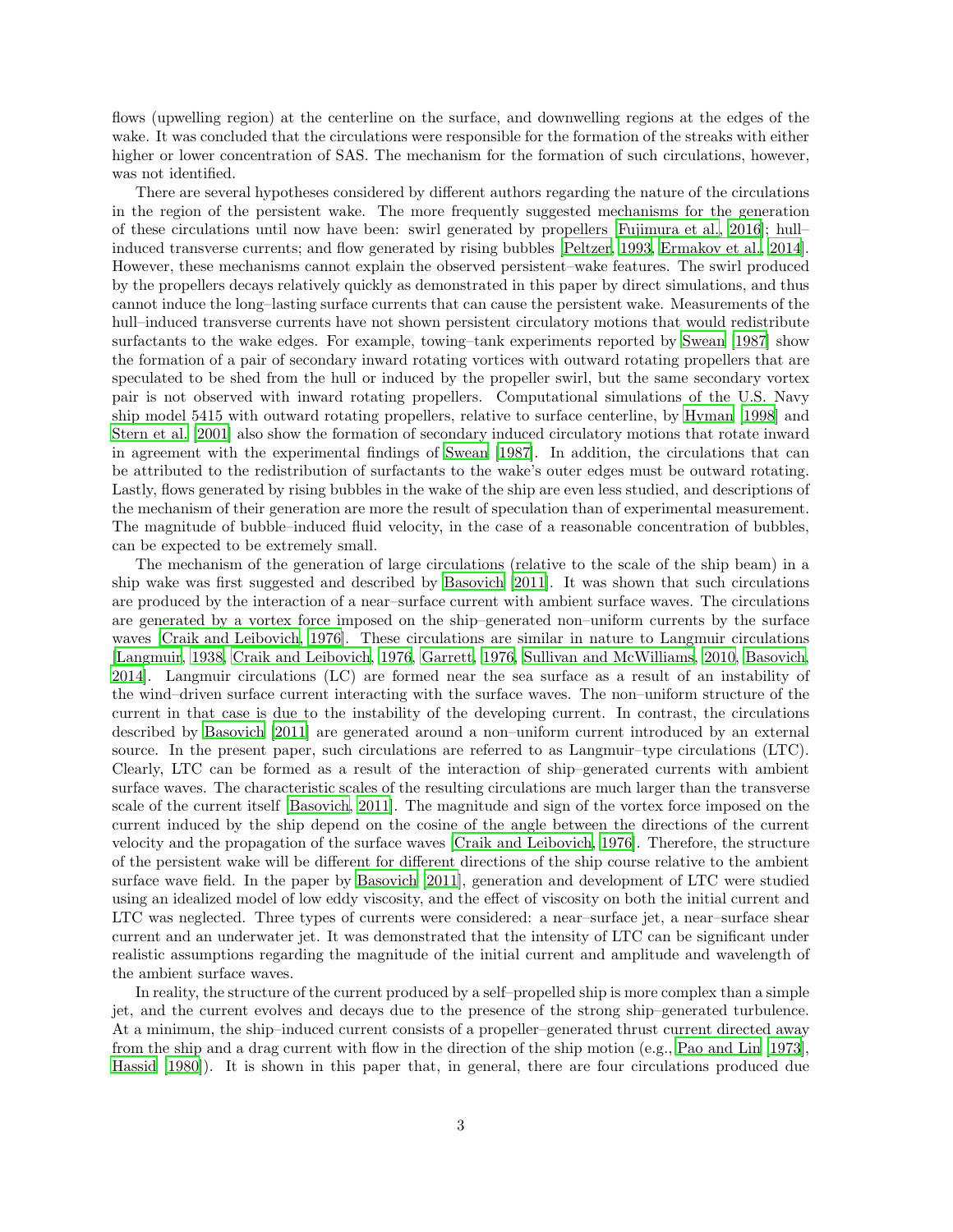to the interaction of the complex ship–induced currents with surface waves. The resulting system of circulations is unlike the case of a pure jet where only two circulations are generated [\[Basovich, 2011\]](#page-24-2). The velocity of the initial ship–induced current system decreases with time (and distance from the ship) due to the effect of ship–generated turbulence on the current. Thus, the development of LTC due to interaction of the current with the ambient surface waves takes place only for a limited time interval. During the time that the LTC develops, the turbulence generated by the ship decays and eddy viscosity decreases. Therefore, LTC can persist for a long time (and distance) after the passage of the ship. All these features of the persistent wake are analyzed in the present paper. It is demonstrated that the structure of the persistent ship wake depends not only on the current produced by the ship, but also on the surface–wave amplitude and direction relative to the course of the ship. Under some conditions, the persistent wake may not develop at all. In short, the persistent wake results from the generation of a secondary flow in the form of LTC due to interaction of a ship–generated thrust– and drag–current system with the ambient surface wave field.

The paper is structured as follows. This section presents the statement of the problem. The next section presents the modeling approach and a description of the numerical algorithms employed in the simulations. Then the structure of the ship–generated flow field, or system of thrust and drag currents, is described for a particular ship configured to model the naval surface combatant used in the at–sea experimental study of [Peltzer \[1993\]](#page-26-3). This ship–generated current system represents the near wake, which is used as the input for CFD simulations of the development of the wake. Some general features of the current system are also discussed. Simulations of the wake evolution in the absence of an ambient surface wave field are described. Then, simulation results, including LTC, for the two general cases of head and following seas are presented. Existence of the centerline and railroad–track persistent wakes are explained. The effect of LTC on the redistribution of the SAS film at the surface is discussed, and a comparison of theoretical results with available experimental data is provided. Results and further required work are also discussed.

### 2 Model formulation

The formulation of the numerical modeling is based on the goal of simulating wakes that are generated by ships operating in realistic oceanic conditions. This approach stands in contrast to much of the previous work, which has focused on simple towed or self–propelled vehicle geometries at model–scale Reynolds numbers under highly–stratified laboratory conditions [\[Hassid, 1980,](#page-25-8) [Chernykh and Voropayeva, 1999,](#page-24-5) [Gourlay et al.](#page-25-9), [2001,](#page-25-9) [Dommermuth et al.](#page-24-6), [2002,](#page-24-6) [Diamessis et al., 2005](#page-24-7), [Brucker and Sarkar](#page-24-8), [2010\]](#page-24-8). We employ an extensible computational framework that can include initial conditions specified from geometry– resolving simulations or theoretical models; that can incorporate many types of oceanic forcing; and that is capable of spanning the length and time scales of interest. While our approach is general, we will limit the discussion to the models, methods, and parameters used for the simulations presented herein. To begin, we assume that a ship with length  $L = \mathcal{O}(100)$  m is traveling with velocity  $U_0 = \mathcal{O}(10)$  m/s in an Earth-fixed frame of reference and generates a persistent wake with length of  $\mathscr{L} = \mathcal{O}(10)$  km. The Cartesian coordinate system  $x_i = (x_1, x_2, x_3) = (x, y, z)$  is aligned such that x is the downstream direction,  $y$  is the cross–wake direction, and  $z$  is the upward direction with its origin at the ocean surface. For seawater with a kinematic viscosity of  $\nu = 10^{-6} \text{ m}^2/\text{s}$ , the corresponding Reynolds and Froude numbers are  $Re = U_0 L/\nu = \mathcal{O}(10^9)$  and  $Fr = U_0/\sqrt{gL} = \mathcal{O}(0.3)$ .

#### 2.1 Governing equations

The governing equations are described by the conservation of mass and linear momentum for an unsteady incompressible flow. The model is formulated to include oceanic forcing from current–wave interaction through the Craik–Leibovich (CL) vortex force, originally derived based on time averaging the vorticity transport equation [\[Craik and Leibovich](#page-24-3), [1976\]](#page-24-3) and later by applying the Generalized Lagrangian Mean [\[Andrews and McIntyre, 1978\]](#page-24-9) to the conservation of mass and momentum equations. This time averaging is applied assuming that the characteristic time scales are long relative to the average wave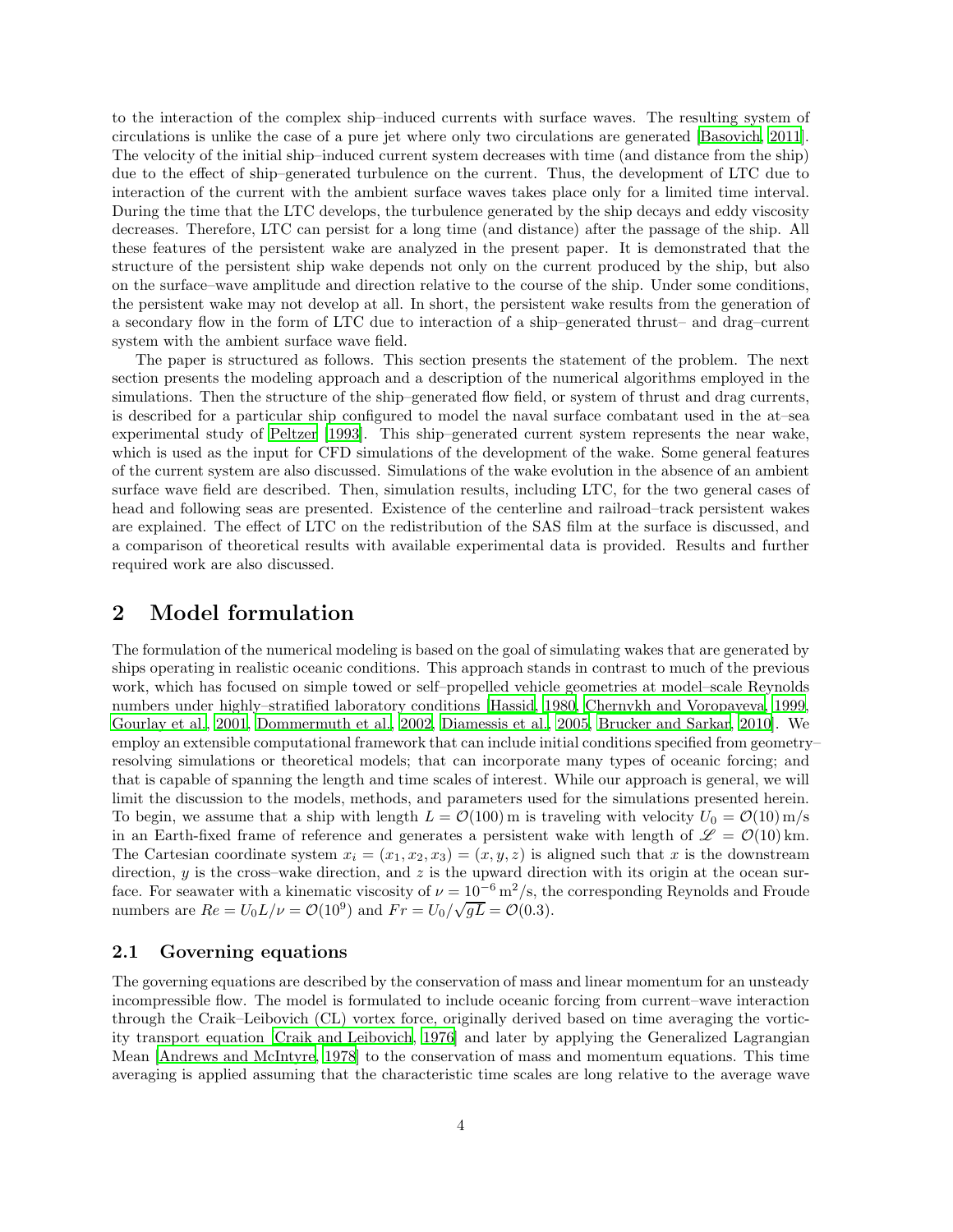period, but short relative to the time of formation of the ship induced current. This requirement suggests that application of the CL vortex force is only appropriate once the axial velocity gradients of the ship induced current have become small, delaying the time and distance behind the ship for where the influence of the force can be observed. This requirement also suggests that it would not be appropriate to include the vortex force in near field simulations of the ship hydrodynamics where the initial wake field is under formation.

Here we assume that contributions due to Coriolis acceleration and Ekman forcing are small in comparison to the Craik-Leibovich vortex force. [Jones and Paterson](#page-25-10) [\[2015\]](#page-25-10) demonstrated that in low wind conditions, Ekman forcing is negligible, while in conditions of moderate sea state, Ekman forcing plays a secondary role to Langmuir–type circulations. Contributions by Coriolis acceleration are considered small here as the characteristic width of the wake is  $O(100m)$ .

While our simulation toolkit accommodates large–eddy simulation, the length and time scales of interest dictate that unsteady Reynolds averaging be used to model the effects of turbulence. Decomposing the instantaneous velocity field into moving mean  $U_i$  and fluctuating  $u'_i$  components, i.e.,  $u_i = U_i + u'_i$ , and taking the time–average gives the following mathematical model

<span id="page-4-0"></span>
$$
\frac{\partial U_j}{\partial x_j} = 0,\tag{1}
$$

$$
\frac{\partial U_i}{\partial t} + \frac{\partial (U_i U_j)}{\partial x_j} = -\frac{1}{\rho_0} \frac{\partial \hat{p}}{\partial x_i} + \nu \frac{\partial^2 U_i}{\partial x_j \partial x_j} + \frac{\partial}{\partial x_j} \overline{u'_i u'_j} + \frac{\Delta \rho}{\rho_0} g_j \delta_{ij} + \epsilon_{ijk} U_j^{St} \omega_k, \tag{2}
$$

where  $\hat{p} = \overline{p} - \rho_0 gz$  is the mean piezometric pressure,  $\overline{p}$  is the mean total pressure,  $g_j$  is the gravitational vector (which is assumed to be pointing downward in the negative z direction),  $\nu$  is the kinematic viscosity,  $\delta_{ij}$  is the kronecker delta,  $\omega_k = \epsilon_{ijk} \frac{\partial U_i}{\partial x_j}$  is the mean fluid vorticity,  $\epsilon_{ijk}$  is the permutation tensor for defining the cross-product in tensor notation, and  $U_j^{St}$  is vector of the Stokes-drift velocity generated by ocean waves.

In the context of the unsteady Reynolds-averaged Navier-Stokes (URANS) equations, we are forced to assume that the resolved unsteadiness in the simulation is sufficiently removed from the period over which mean variables are averaged. Flows considered here have Reynolds numbers on the order of 10<sup>9</sup> , such that there is a considerable variation between viscous scales and integral scales with a time scale ratio( $f_L/f_\nu$ ) of O(10<sup>4</sup>). Characteristic Kolmorgorov length scales are on the order of 10<sup>-5</sup>m, while characteristic integral length scales are on the order of 1m. To compute the Reynolds stresses  $\overline{u'_i u'_j}$ , we use the standard eddy–viscosity model  $-\overline{u'_i u'_j} = 2\nu_t S_{ij} - \frac{2}{3}k\delta_{ij}$ , which is a linear closure relating the Reynolds stresses to the mean rate of strain  $S_{ij} = \frac{1}{2} \left( \frac{\partial U_i}{\partial x_j} + \frac{\partial U_j}{\partial x_i} \right)$  $\frac{\partial U_j}{\partial x_i}\Big).$ 

The last term in equation [\(2\)](#page-4-0) is the Craik–Leibovich vortex force (normalized by water density) that results from current–wave interaction. It is a function the Stokes–drift velocity produced by the surface waves. For the work here, we consider monochromatic surface waves in deep water. In this case, a magnitude of the Stokes–drift velocity can be written as

$$
U^{St} = \left(2\pi \frac{a_s}{\lambda}\right)^2 \sqrt{\frac{g\lambda}{2\pi}} \exp\left(-4\pi \frac{z}{\lambda}\right),\tag{3}
$$

where  $a_s$  is the wave amplitude,  $\lambda$  is the wave length. The Stoke–drift velocity vector is horizontal and has only two components:  $U_x^{St} = U^{St} \cos \theta$  and  $U_y^{St} = U^{St} \sin \theta$ , where  $\theta$  is angle between the Stokes–drift velocity and the direction of the ship–produced current  $(x \text{ axis})$ .

In order to better understand generation of LTC in a ship wake and the results of numerical simulations presented in this paper, it is instructional to look at the components of the vortex force. Here we consider the vortex force for a case of two–dimensional current, which is a basic case for all further analysis, with velocity  $U(y, z)$  in x direction that is a function of y and z coordinates. For this case it is easy to see that components of the vortex force corresponding to the last term in equation [\(2\)](#page-4-0) are

$$
F_x = -\rho_0 U_y^{St} \frac{\partial U}{\partial y}, \quad F_y = \rho_0 U_x^{St} \frac{\partial U}{\partial y}, \quad F_z = \rho_0 U_x^{St} \frac{\partial U}{\partial z}.
$$
 (4)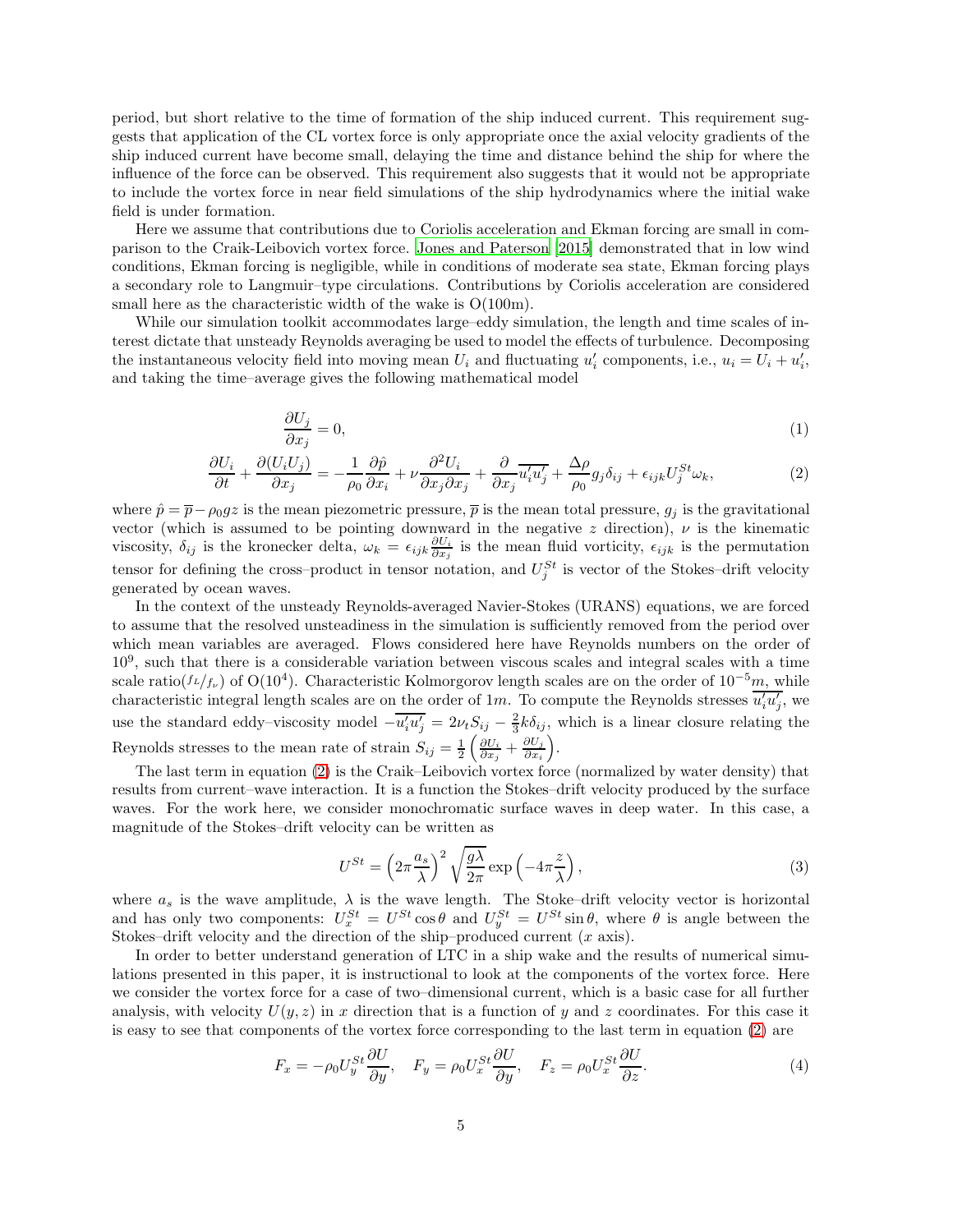Horizontal and vertical components of the vortex force  $F_y$  and  $F_z$  transverse to the current velocity are responsible for generation of the circulations. The component  $F_x$  will affect the velocity of the initial current. The transverse components  $F_y$  and  $F_z$  are proportional to x component of the Stokes–drift velocity and the gradient of the current velocity in the direction of that component. The presence of a non–uniform gradient in the initial current, e.g., from a practical ship wake, produces a non–uniform vortex force field which in turn will generate the circulations. The value of the angle  $\theta$  between the ship trajectory and the wave direction is of critical importance. Clearly, the magnitude of  $F_y$  and  $F_z$  and corresponding rate of growth of the LTC will be maximum when the Stokes–drift velocity is parallel or anti-parallel to the direction of the current;  $\theta = 0$  or  $\theta = 180^\circ$ . In the case of a 180° change in ship course, the vortex force and resultant circulations will change sign and direction of rotation, respectively. For waves orthogonal to the ship track  $(\theta = 90^{\circ})$ , the transverse components of the vortex force are zero, and we could therefore expect the current–wave interaction to vanish. At the same time  $F_x$  component of the vortex force disappears for the cases of  $\theta = 0$  or  $\theta = 180^{\circ}$  and its effect on the initial current is negligible. Therefore, in this study we focus on the two cases of head seas and following seas.

#### 2.2 Computational approach

While the governing equations are fully unsteady and three dimensional, simulation over both multiple hours of time and sufficiently large domains, while resolving centimeter–scale gradients, is not tractable with current–generation supercomputers. Therefore, we use a "two–dimensions plus time" (2D+t) approach, where the three–dimensional problem is reduced to two spatial dimensions, under the assumptions that the wake is slowly evolving in the axial direction, and that characteristic scale of the change of wake parameters (such as velocity and turbulent kinetic energy) in the direction of the wake is much larger than the characteristic width of the wake. In addition, application of the CL vortex force requires that the time scale for formation of the current is long compared with the period of the surface waves. These conditions are satisfied if the ship speed is much larger than both the axial defect velocity and the transverse velocity perturbations, which is always the case for a fast–moving ship.

The computational mesh is designed and the boundary conditions are selected to force axial gradients to zero, and therefore facilitate 2D+t simulations in an otherwise fully–general CFD solver. This is accomplished by using periodic boundary conditions in the axial  $x$  direction, and constructing a mesh which is only one–cell thick in that direction. Wakes therefore evolve in both time and in the  $(y, z)$ crossplane directions. Assuming that the ship is traveling at a constant speed  $U_0$ , the x-coordinate location in the evolving wake can be reconstructed from the simulation time as  $x = U_0 t$ .

The computational domain is a rectangular parallelepiped, with dimensions, in meters, of −500 <  $y < 500$  and  $-500 < z < 0$ . Mesh resolution is approximately 0.3 m with mesh density clustered near the ship and coarsening in the far field, with a total mesh size of 2,200,000 cells. Time-stepping is set to  $\Delta t = 1$  s and simulations are conducted over a period of 1 hour. The  $x = 0$  m position is set as the initial data plane (IDP) and, so as to not violate the assumptions of the 2D+t approach, is located beyond the rapidly evolving near wake. In a classical shear–flow, this would be at the point where asymptotic behavior begins. For practical reasons, we assume this location to be about one–half of a ship length downstream from the stern.

#### 2.3 Numerical scheme

Solution of the governing equations is achieved using the segregated pressure–implicit split–operator (PISO) algorithm [\[Issa](#page-25-11), [1985\]](#page-25-11). In this approach, the equations are sequentially solved, and the nonlinear advection term is linearized with velocity from the previous time step. In our solver, the order of solution within a time step is as follows: 1) compute density given the temperature, salinity, and pressure fields from the previous time step; 2) solve the momentum equations for the velocity field, but with pressure from the previous time step; 3) iteratively solve the pressure–Poisson equation and velocity– field correction to enforce mass conservation; 4) solve the turbulence–model equations. The process is then repeated for each time step over the simulation.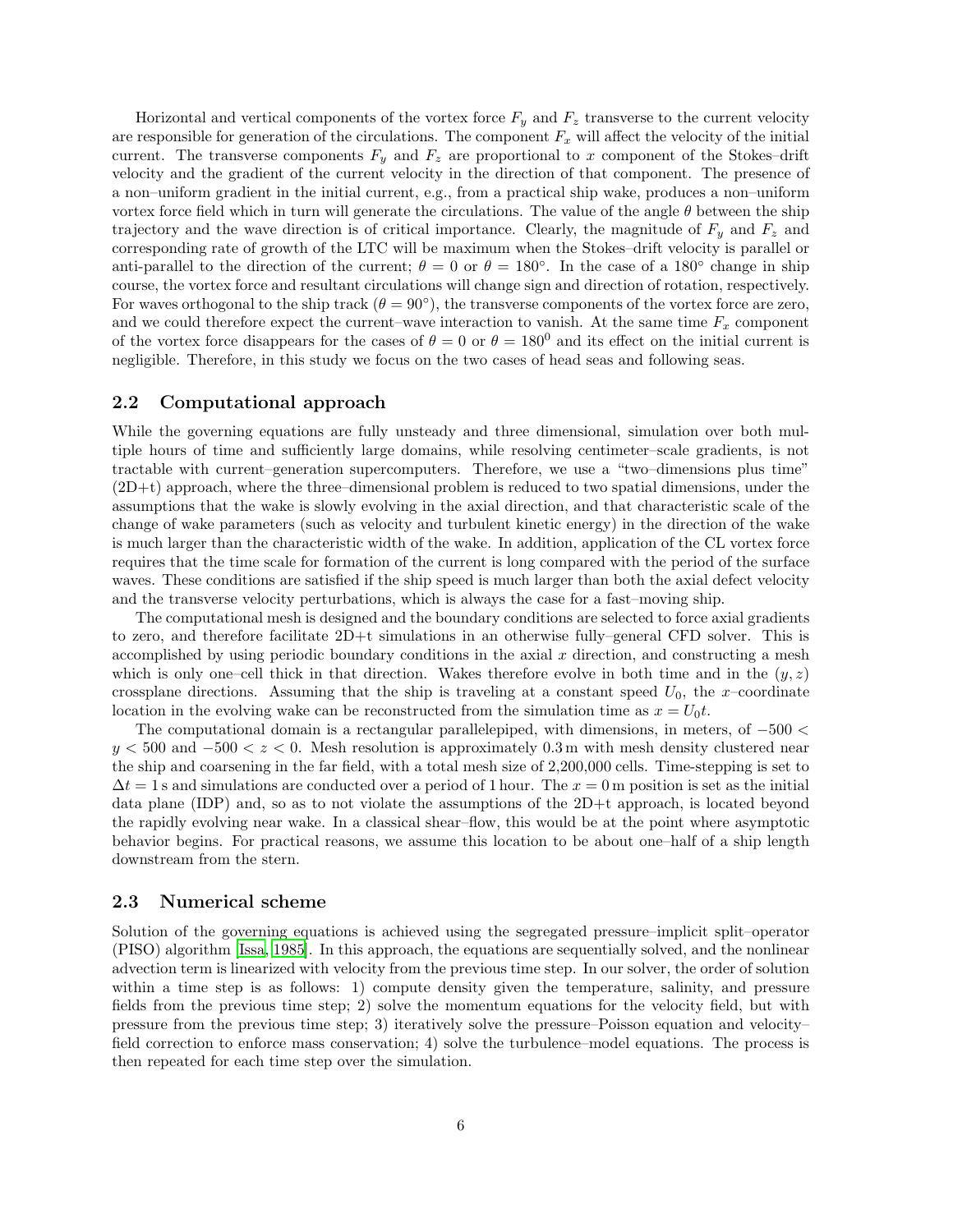The governing partial–differential equations are discretized using a cell–centered finite–volume method, which makes use of the Gauss–Green theorem which states that the surface integral of a scalar function is equal to the volume integral of the gradient of the scalar function. Gradients at the cell faces are computed using weighted interpolation between the adjacent cell centers.

To limit numerical dissipation, a second–order energy conserving scheme was used for the divergence operator in the advection term of equation [2.](#page-4-0) Detailed studies were undertaken to properly select parameters that balance accuracy and stability, and to demonstrate over long time integration that the prescribed kinetic energy, in the absence of turbulent eddy viscosity, could be maintained. The scheme blends 2nd-order linear interpolation with a small amount of upwinding, and additionally applies a filter to eliminate high–frequency ringing. All viscous Laplacian terms were discretized with a second–order linear scheme. The time derivatives were discretized with a second–order backward finite difference.

The resultant algebraic system of equations are solved using iterative schemes. The momentum and scalar–transport equations are solved using a pre–conditioned bi–conjugate gradient (PBiCG) scheme, with absolute and relative convergence criterion of 10−<sup>8</sup> and 10−<sup>5</sup> , respectively. This means that the solution residuals must be less than  $10^{-8}$  or be reduced 5 orders–of–magnitude over the iteration process. The pressure-Poisson equation is solved with a generalized algebraic multi-grid (GAMG) scheme, with absolute and relative convergence criterion of  $10^{-5}$  and  $10^{-3}$ , respectively. For the pressure–velocity coupling in the PISO algorithm, two iterations are used; and since the mesh is perfectly orthogonal, zero non–orthogonal correctors are required.

To support our analysis, data is extracted from the simulations. Locations of data extraction include one–dimensional lines on the ocean surface in the y–direction at every time step, where time  $t$  can subsequently be converted to x so that  $(x, y)$  ocean–surface contour maps can be created. In addition, the entire  $(y, z)$  cross plane is saved at various points in time that correspond to locations downstream of the ship. To visualize large–scale circulations (LTC), we present contours of the streamfunction  $\psi$ , which is computed from the x–component of the vorticity field  $\omega_x$  by solving the Poisson equation,  $\nabla^2 \psi = -\omega_x$ . These contour maps serve as a good tool for understanding both the genesis and dynamics of LTC and LTC–induced surface currents, and the structure and longevity of the persistent wake.

#### 2.4 Initial and boundary conditions

Initial conditions at  $t=0$  s must be specified at the indfitial data plane (IDP) for all simulation variables,  $U, k, \epsilon, T, S$ , and p. The IDP can be prescribed from theory, geometry–resolving CFD simulations, or even experimental data. For the work here, an empirical–analytical representation of the wake onehalf ship length downstream, figure [3,](#page-7-0) is established based on a formulation similar to [Miner et al.](#page-25-12) [\[1988\]](#page-25-12). This model includes resistance contributions from the ship's hull, wave breaking, and rudders; in addition to the thrust current and swirl from the propellers as detailed in Appendix A.

The axial velocity produced by the ship is presented in figure [3a](#page-7-0) as a contour plot of its magnitude on the  $(y, z)$  plane. The axial velocity is positive in the direction of the thrust current, which is opposite to the direction of ship velocity. The strongest current is produced obviously in the area of the propellers. We call it a thrust current, whereas a negative current in the direction of the ship velocity we call the drag current since it is created by the drag of the ship hull. The velocity is normalized by the ship speed  $U_0$ . Of course, for all other factors being equal, the ratio between the velocity magnitudes of thrust and drag currents depends on the ship speed and, correspondingly, on Froude number. At higher speeds, the contribution of wave–making resistance increases and the relative contribution of frictional resistance decreases.

The transverse (rotational) flow produced by the ship propellers is presented in figure [3b](#page-7-0) as contour lines of the streamfunction on the same  $(y, z)$  plane. The contour map of streamfunction in figure [3b](#page-7-0) should not be confused with the contour lines of the magnitude of axial velocity used in the previous figure [3a](#page-7-0). The map of the streamfunction shows the direction of the transverse velocity. Proximity of the streamlines to each other (density) characterizes the magnitude of the rotational velocity. Knowing that every contour in figure [3b](#page-7-0) corresponds to a change in streamfunction of 0.1  $m^2/s$ , one can estimate the velocity. This representation of the transverse flow as streamlines is employed throughout this paper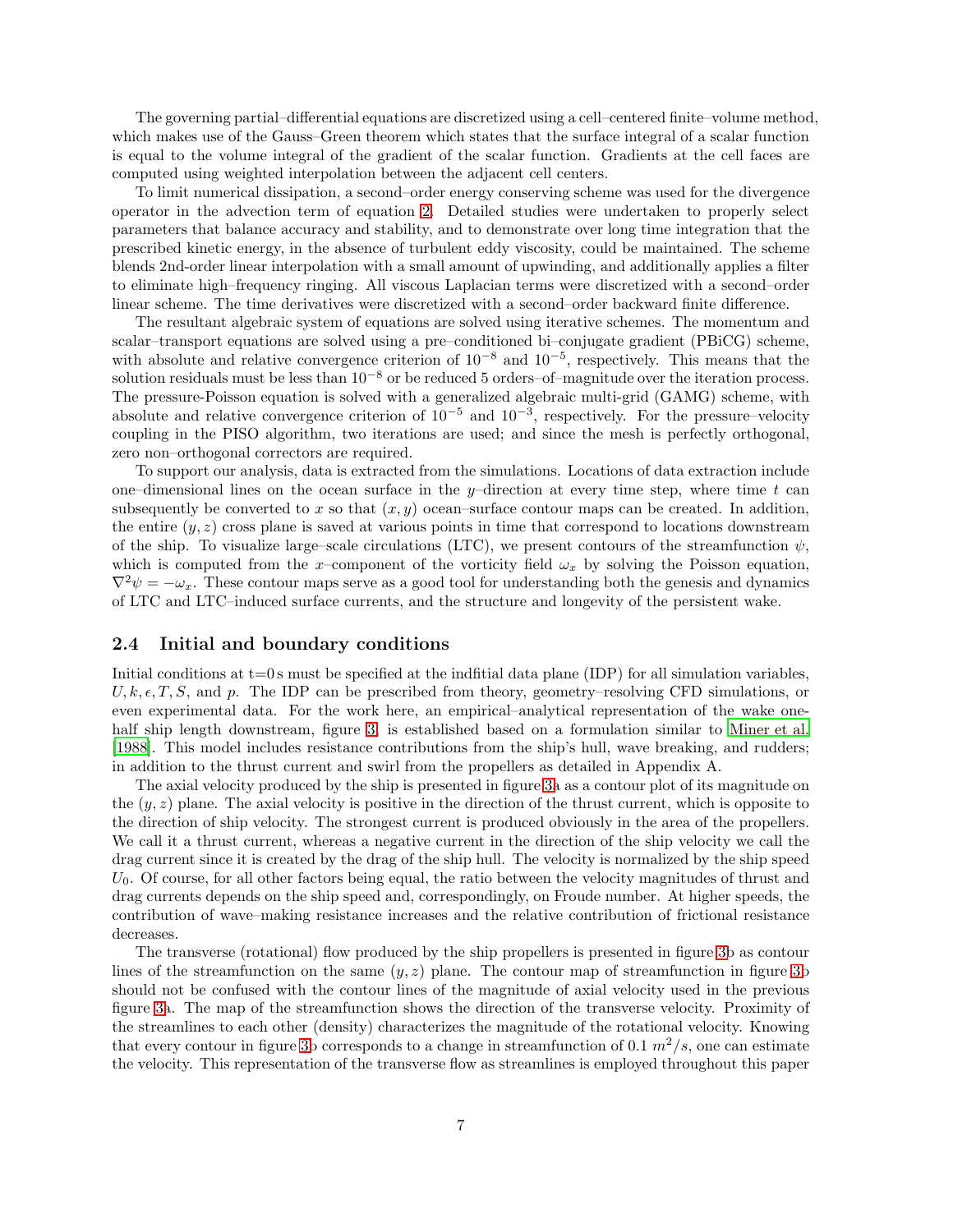<span id="page-7-0"></span>

Figure 3: Initial data plane at  $Fr = 0.35$ . a) contour map of axial–component of velocity, where contour spacing is  $1\%U_0$ , contour range is  $-4.95\%U_0$  to  $5.4\%U_0$ , and dashed lines represent negative contours. b) contour map of streamfunction, where contour (streamline) spacing is 0.1  $m^2/s$ .

to characterize the evolution of circulations in the ship wake in the manner used by [Basovich \[2011\]](#page-24-2). Since the propellers in this case are rotating outward, the circulatory motion represented in figure [3b](#page-7-0) is also outward rotating. The maximum computed value of transverse velocity of the flow presented in figure [3b](#page-7-0) is below the surface and has a value of 0.4 m/s.

To perform  $2D+t$  simulations, periodic boundary conditions are used in the axial x–direction for all variables. The ocean surface is treated as a slip boundary (zero gradient for all variables, except for the normal component of velocity which is set to zero) to allow the formation of transverse surface currents; the bottom is also treated as a slip boundary, but is set sufficiently below the area of interest so as to not influence mass conservation and the pressure field; the far–field side boundaries are treated as pressure– outflow boundaries, but are also set sufficiently wide to prevent internal–gravity wave reflections when running stratified simulations.

#### 2.5 Fluid properties and flow conditions

The fluid properties are described by the density and the kinematic viscosity. In general, the density in our solver is computed using the TEOS-10 seawater equation–of–state. To isolate the effects of the LTC, and since surface ships often operate in the ocean mixed layer, it is assumed here that the fluid is iso–thermal and iso–haline with  $T = 20$  C and  $S = 35$  psu. Furthermore, to eliminate the generation of weak internal gravity waves we have disabled the influence of pressure on the equation of state, thus creating an isopycnic fluid with a density of  $\rho = 1025 \text{ kg/m}^3$ . The kinematic viscosity is set to  $\nu = 1.0 \times 10^{-6} \,\mathrm{m}^2/\mathrm{s}.$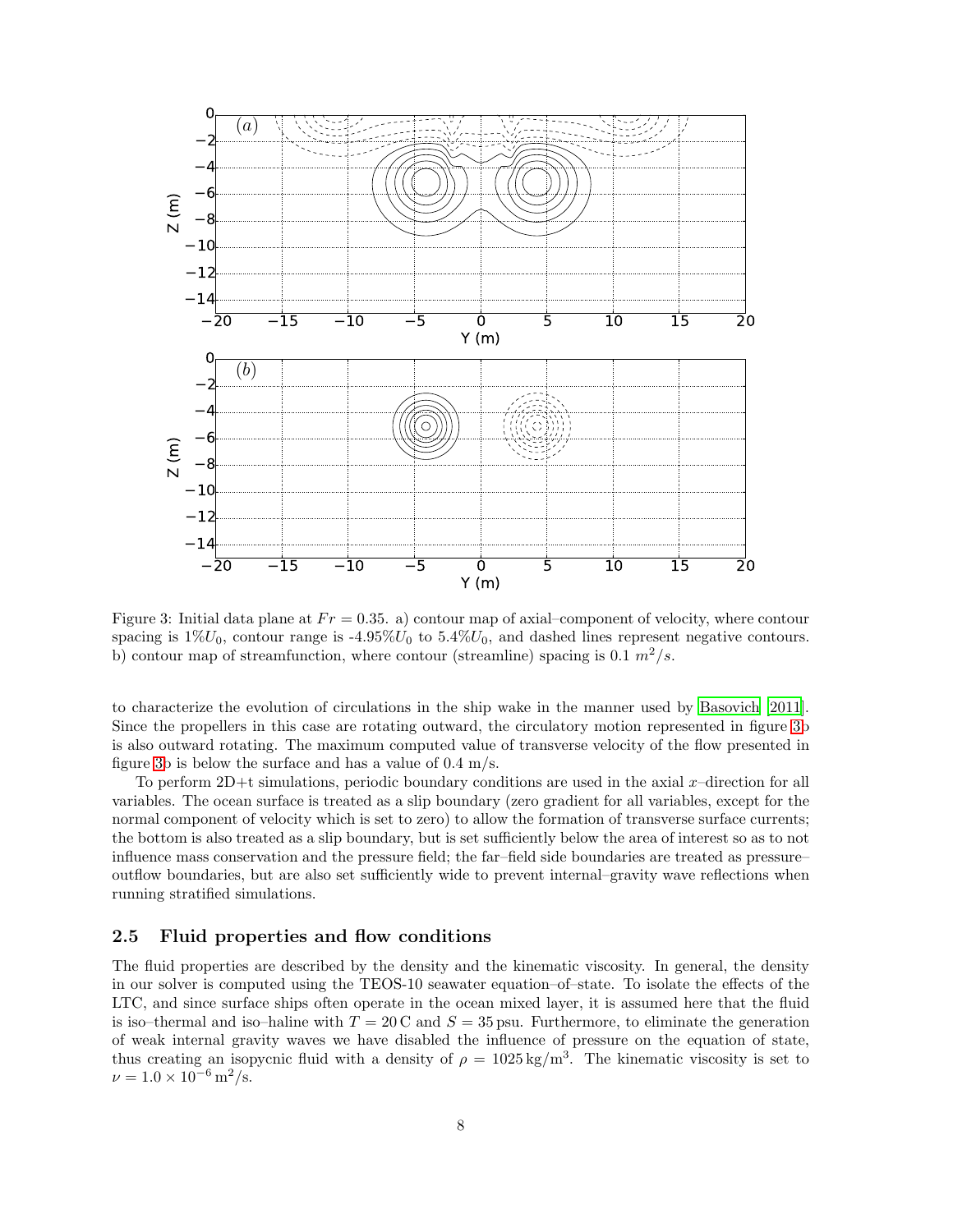Surface wave parameters are set to realistic ocean conditions with wave amplitudes of 0 and 0.25 m and wavelength of 10 m. Relative wave–ship heading angles of 0◦ and 180◦ are used to simulate head– and following–seas conditions. Full–scale ship parameters are used with  $Fr = 0.35$ ,  $Re = 1.85 \times 10^9$ , and a ship speed of  $U_0 = 13 \text{ m/s}$ .

Simulations are conducted for an IDP that would be generated by a full–scale naval surface combatant, as described by the David Taylor Model Basin (DTMB) Model 5415. The hull geometry includes both a sonar dome and transom stern, and propulsion is provided through twin open–water propellers driven by shafts supported by struts. For the full–scale ship, the key geometric parameters which serve as inputs to our theoretical model, described in Appendix A, are as follows; length  $L = 142$  m, beam  $B = 18.9 \,\mathrm{m}$ , draft  $D = 6.16 \,\mathrm{m}$ , displacement  $\nabla = 8425.4 \,\mathrm{m}^3$ , wetted surface area  $S = 2949.5 \,\mathrm{m}^2$ , propeller diameter  $D_p = 5.29$  m, propeller depth  $z_p = 5.11$  m, propeller horizontal offset  $y_p = 4.2$  m, rudder depth  $z_r = 1.76$  m, rudder horizontal offset  $y_r = 3.16$  m, rudder thickness  $t_r = 0.95$  m, and rudder planform area  $S_r = 12.1 \,\mathrm{m}^2$ .

## 3 Simulations of wake features under different surface wave conditions

#### 3.1 Wake evolution without ambient surface waves (calm seas)

First, we consider the case of wake evolution without ambient surface waves. This case is important since it allows us to evaluate the characteristic lifetime of the wake without interaction of the ship–generated current with the surface waves, and later compare it to the persistent wake caused by such interaction.

The evolution of the IDP (figure [3\)](#page-7-0) is shown in figure [4](#page-9-0) through snapshots of the velocity component along the x–axis at four downstream distances  $(100m, 450m, 850m,$  and  $1250m$ ). The four snapshots illustrate the evolution of the axial current: the two separate thrust currents produced by the propellers (shown in figure [4a](#page-9-0)) merge relatively soon into one larger jet, in agreement with [Hyman \[1998](#page-25-4)]. By a distance of 850m behind the ship, the drag current has the appearance of two smaller jet–like currents above and on each side of the thrust current (figure [4c](#page-9-0)), but with axial velocity in the opposite direction. An awareness and the characterization of the axial flow component is crucial to understanding the generation of LTC, which result from the interaction of this axial flow with the surface wave field, as described later. The evolution of the transverse current and related streamlines is not shown for the case without ambient surface waves, since the diverging circulatory motions shown in figure [3b](#page-7-0) simply decay as the distance behind the ship increases.

In the present study of the persistent wake, we are primarily interested in the character of the near–surface currents, because they are responsible for the redistribution of SAS films at the surface [\[Peltzer et al., 1992,](#page-26-4) [Talipova, 1997\]](#page-26-9). Figure [5a](#page-10-0) shows the distribution of the axial component and [5b](#page-10-0) shows the transverse component of the surface velocity as a function of the transverse y–coordinate at three distances (1250m, 3500m, and 7000m) behind the ship. Figure [6](#page-10-1) shows the distribution of the transverse velocity of the surface current on the  $(x, y)$  plane in the frame of reference related to the ship, in which the flow is stationary.

As can be seen from figure [5a](#page-10-0), the axial surface velocity at each of the three distances behind the ship has regions with positive or negative values, which correspond to the thrust or drag currents, respectively. The transverse flow, which is shown in figure [5b](#page-10-0), has a divergence zone in the middle of the wake (centerline), since the velocity is directed away from the centerline and the two weak convergence zones at the edges. We call these convergence zones weak because the velocity on one side of such a zone is zero. The flow shown in figure [5b](#page-10-0) will redistribute SAS away from the centerline toward the edges. Both the axial and transverse components of the velocity decrease with distance behind the ship. The transverse component of the surface velocity decays faster than does the axial. Figure [6](#page-10-1) illustrates that the transverse velocity practically disappears at a distance on the order of 5000m behind the ship, which is about 35 ship lengths.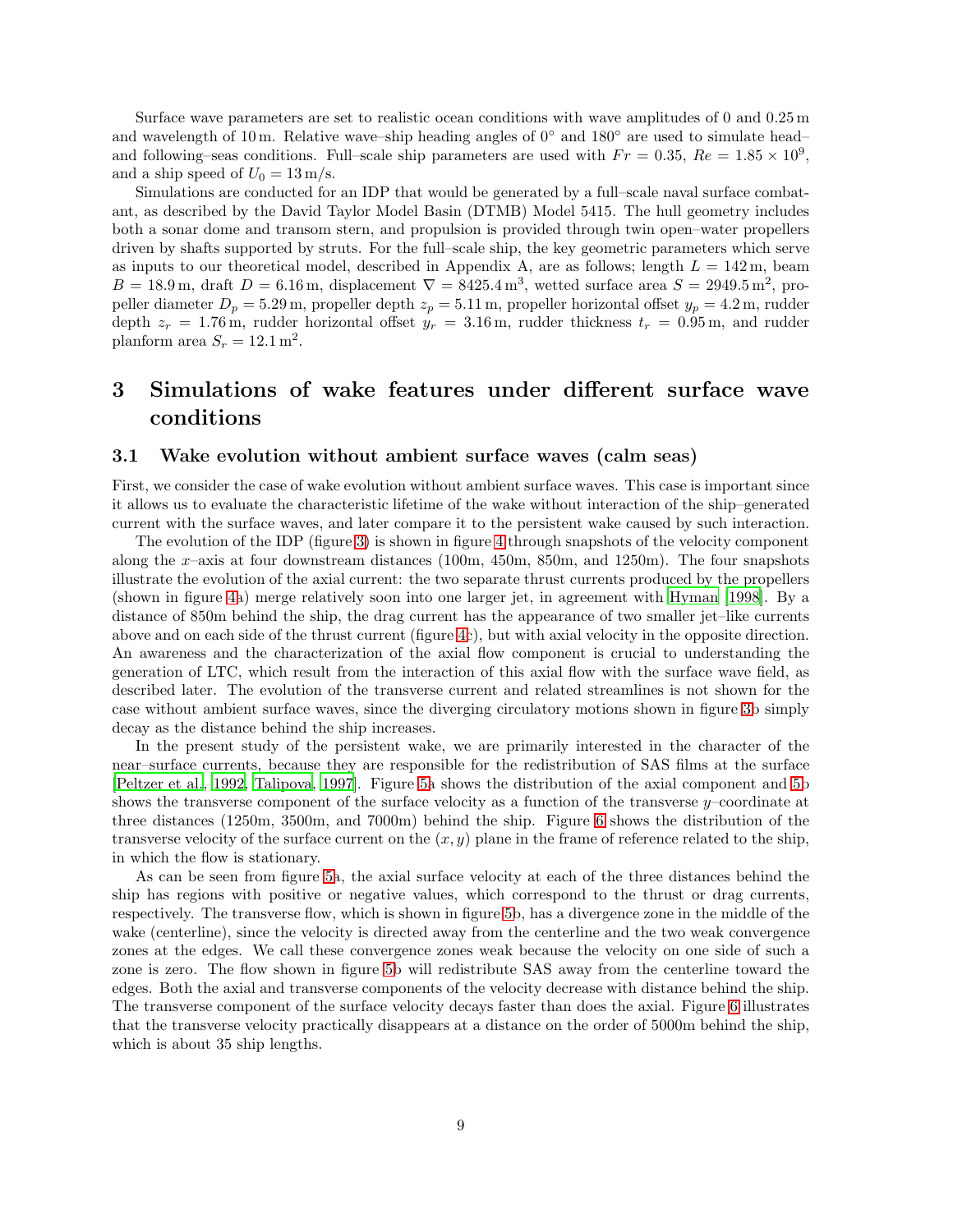<span id="page-9-0"></span>

Figure 4: Contours of axial velocity at (a)  $x = 100 \text{ m}$ , (b)  $x = 450 \text{ m}$ , (c)  $x = 850 \text{ m}$ , and (d)  $x = 1250 \text{ m}$ at  $Fr = 0.35$ , without ambient surface waves. Contour spacing =  $0.02 \,\mathrm{m/s}$ . Dashed lines are negative contours.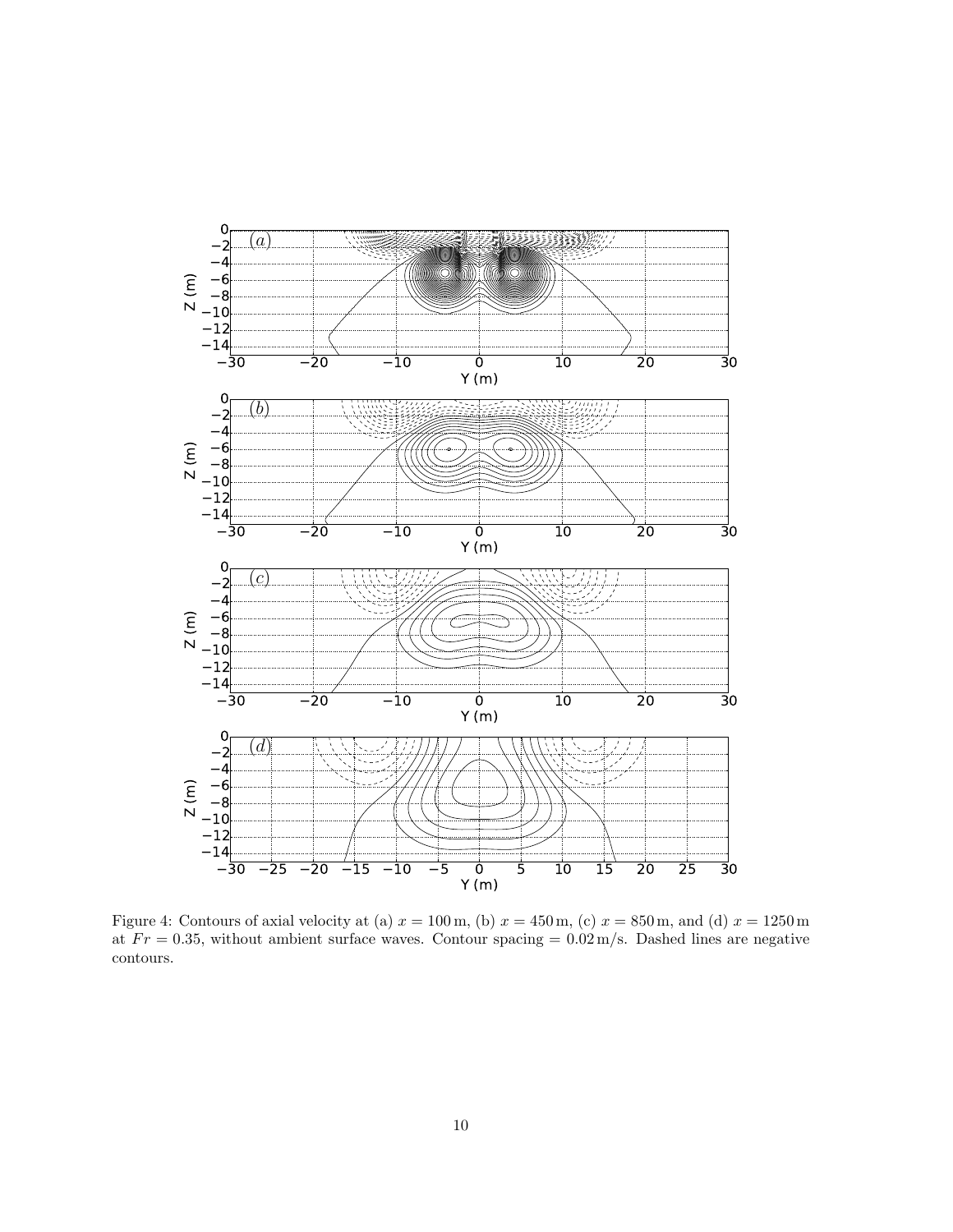<span id="page-10-0"></span>

Figure 5: Evolution of surface currents at  $Fr = 0.35$ , without ambient surface waves. a) axial–component of velocity; b) transverse–component of velocity.

<span id="page-10-1"></span>

Figure 6: Contour map of transverse–component of velocity on ocean surface at  $Fr = 0.35$  without ambient surface waves. Contours  $= +/- 0.05, 0.15, 0.5, 1.5, 3.5, 5$  cm/s. Dashed lines are negative contours.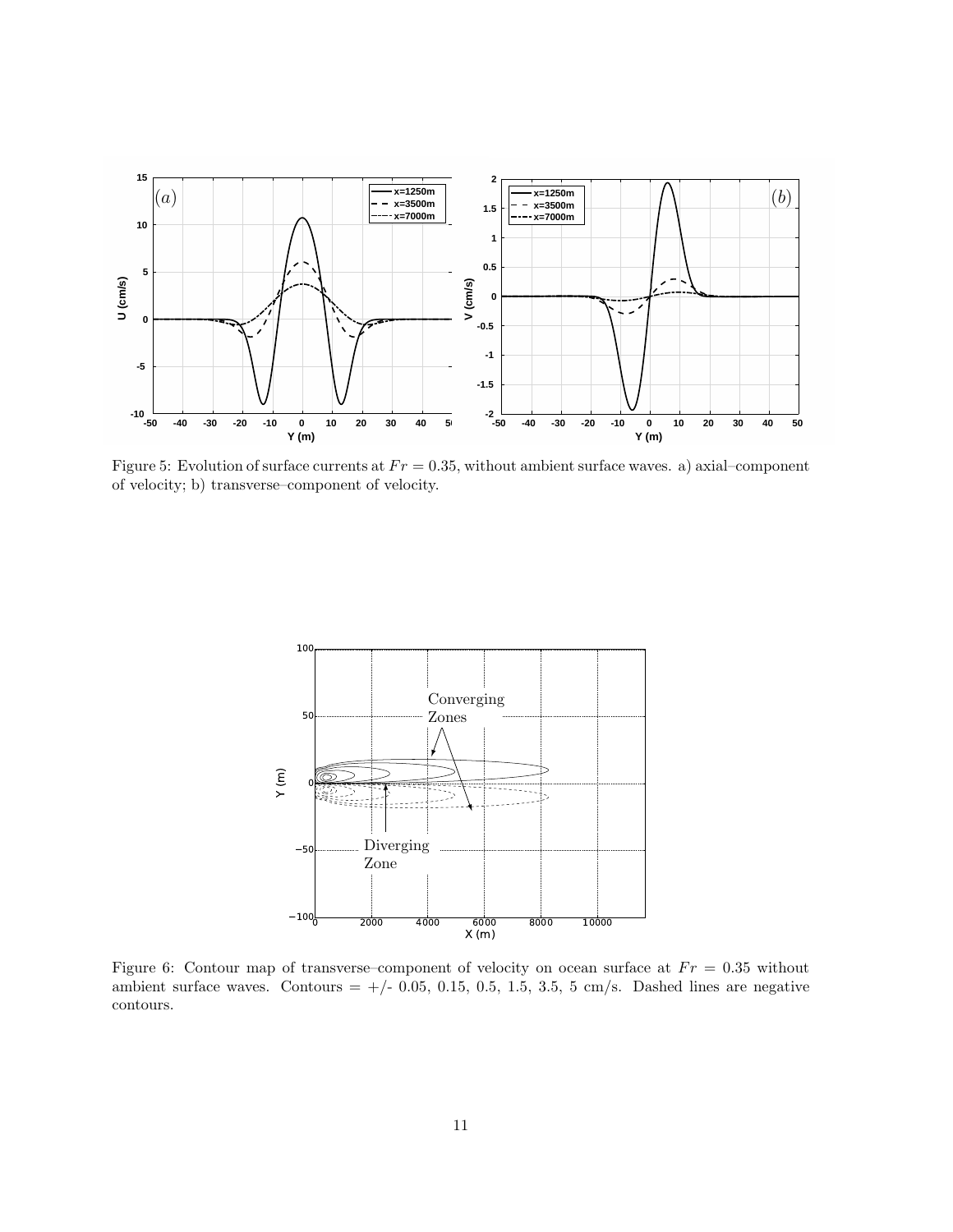#### 3.2 Wake evolution in presence of ambient surface waves

Two effects generated by the ship, near–surface turbulence and surface flow, are mainly responsible for the ocean–surface manifestations of the ship wake. They each affect the short surface waves that define SAR and optical images of the surface. Turbulence increases dissipation of the short waves directly. Surface currents change the intensity of the short surface waves by changing their propagation velocity and by changing SAS concentration at the surface, which in turn affect short–wave dissipation. The correct description of the relative contributions of these two mechanisms that alter the short surface waves is still a work in progress. However, some qualitative conclusions about such contributions can be made. The direct kinematic effect of the surface currents on the short surface waves can be significant in the near– and far–wake regions, where the ship–induced surface current is still relatively strong. If the effect of the surface currents is dominant, the change in the short surface–wave field is asymmetric: the change is more pronounced on one side of the wake [\[Fujimura et al., 2016\]](#page-25-2). For the weak currents found in the persistent wake, redistribution of SAS at the surface may be more important than the change of kinematics of the surface waves, especially if the initial concentration of SAS is significant. This redistribution is mainly caused by the transverse component of the surface current when the SAS films are collected in convergence zones. When the effect of the SAS films is dominant, then the change in the amplitude of the short waves is expected to be symmetric, as observed in figures [1](#page-1-0) and [2.](#page-1-1)

The genesis of the persistent wake and its structure are described in the next sections. The ship– induced persistent wake develops in the presence of ambient surface waves that interact with the ship– generated current described above. This interaction can produce large–scale LTC that exist for an extended time and, correspondingly, a long distance behind the ship. The vorticity in LTC and the structure of the persistent wake depend on the relative direction between the surface waves and the ship course [\[Basovich, 2011\]](#page-24-2). Therefore, we consider two cases: first, the ship is headed into the seas, that is the ship travels in a direction generally opposite to the direction of propagation of the surface waves (head seas) and, second, the ship's course is in the same general direction as the direction of the surface waves (following seas). In the head seas case, the angle between the ship's velocity vector and the wave vector of the surface waves is greater than 90 degrees, while for the following seas case this angle is less than then 90 degrees. When this angle is close to 90 degrees, the vortex force imposed on the initial ship-generated current is close to zero. Thus, for the 90 degree case, the LTC are not generated and there is no persistent wake. First the case of head seas is considered, since in this case, the transition from far wake to persistent wake is easier to observe.

#### 3.3 Wake evolution for ship in head seas

In this section we consider simulations of the persistent wake for the case of head seas. The amplitude and wavelength of the surface waves have been selected based on the wind speed and fetch described in the paper on full–scale at–sea experiments by [Milgram et al. \[1993\]](#page-25-3). For simplicity, we consider a sinusoidal wave with amplitude of 0.25 m and wavelength of 10m. It should be noted that an exact characterization of the surface wave spectrum is not crucial to the success of simulations. It is important that the vortex force is present and the direction of propagation of surface waves relative to the ship course, which defines the structure of the persistent wake, is known.

First, the distribution of the vortex force and its change with the distance behind the ship are considered. Figures [7](#page-12-0) and [8](#page-12-1) show the evolution of horizontal and vertical components of the vortex force in head seas. The contour lines are used to describe distribution of the vortex force components which are shown for three different distances behind the ship. At relatively small distance (Fig.7 a) the structure of the horizontal component of the vortex force is complex with several regions where the force changes sign. This structure reflects complexity of the initial current which is in turn influenced by the ship geometry. As the structure of the ship induced drag current bifurcates, the distribution of the horizontal component of the vortex force simplifies into four symmetric regions with alternating directions and increasing distance between them. The vertical component of the vortex force maintains a primarily negative direction as the vertical velocity gradient is negative nearest the surface. Distribution of the vertical component of the vortex force changes in a similar manner to the horizontal component,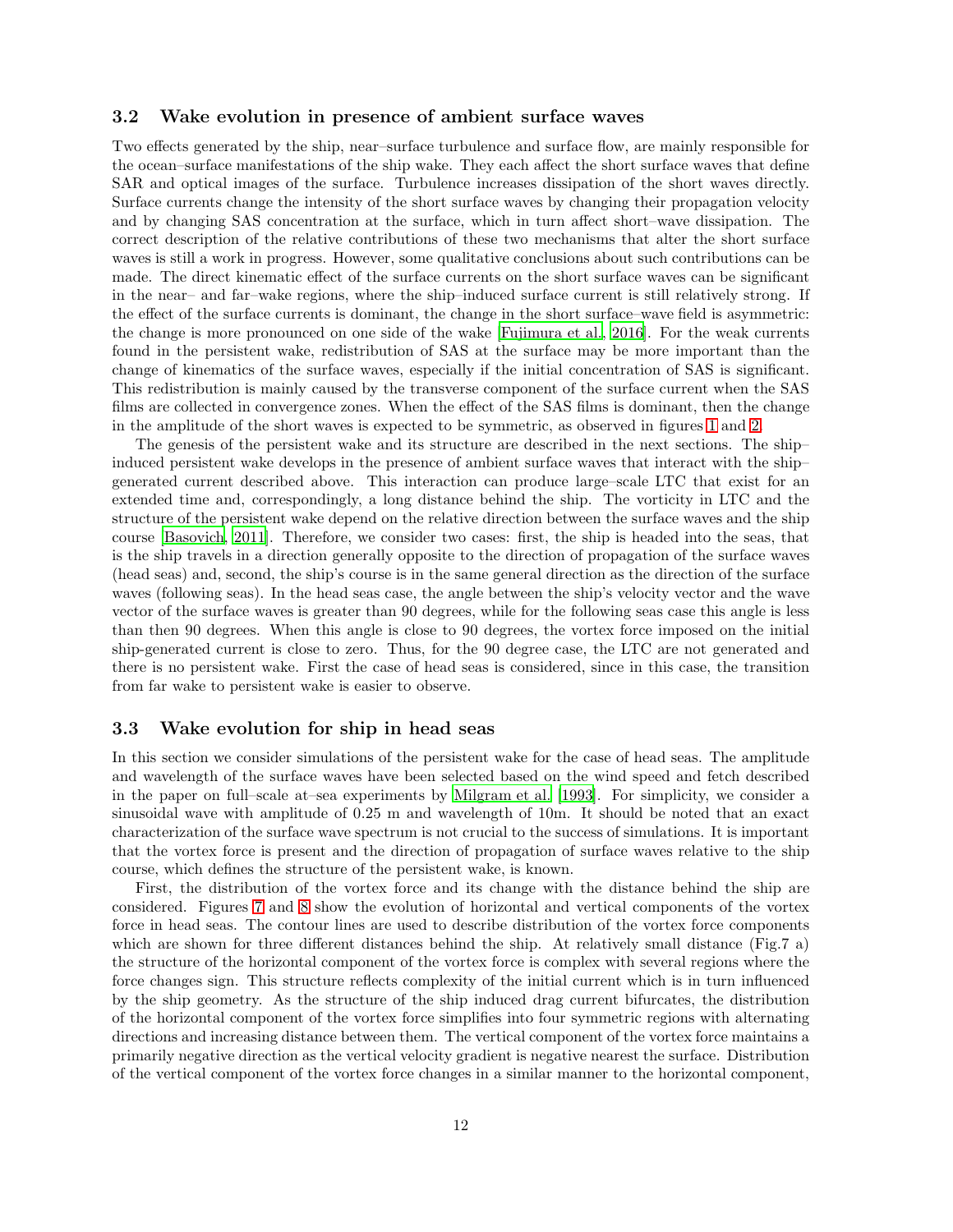<span id="page-12-0"></span>

Figure 7: Contour maps of the horizontal component of vortex force  $F_y$  at (a)  $x = 450$ m, (b)  $x =$ 850m, and (c)  $x = 1250$ m in head seas at Fr = 0.35. Surface waves with  $\lambda = 10m$  and  $a_s = 0.25m$ . Contour spacing  $= 0.001$  N/kg. Peak Vortex Force at  $x=450$ m is 0.0094 N/kg. Dashed lines are negative contours.

<span id="page-12-1"></span>

Figure 8: Contour maps of the vertical component of vortex force  $F_z$  at (a)  $x = 450$ m, (b)  $x = 850$ m, and (c)  $x = 1250$ m in head seas at Fr = 0.35. Surface waves with  $\lambda = 10m$  and  $a_s = 0.25m$ . Contour spacing  $= 0.001$  N/kg. Dashed lines are negative contours.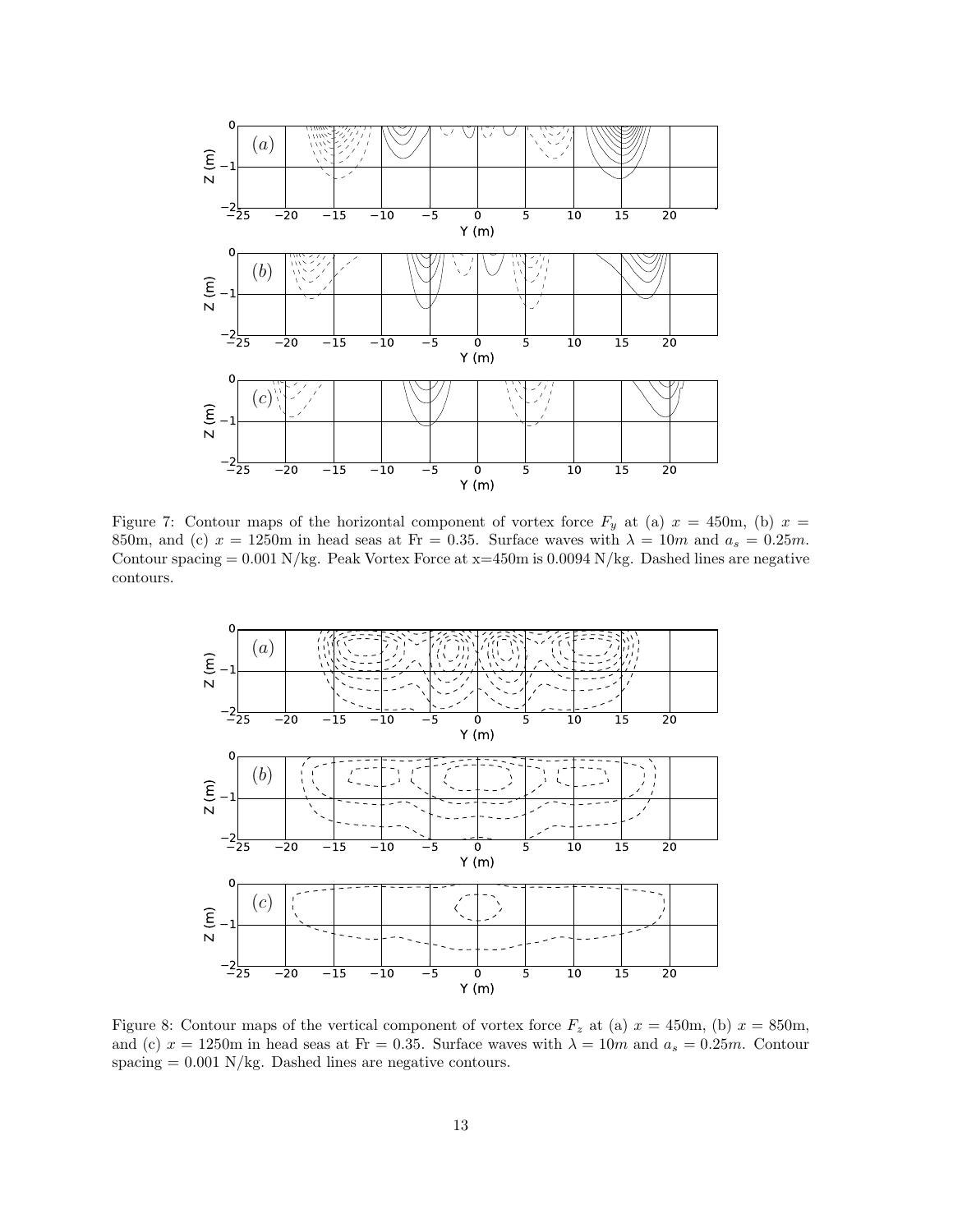<span id="page-13-0"></span>

Figure 9: Decrease of maximum (peak) values of the components of vortex force (N/kg) in head seas as a function of distance behind the ship at Fr = 0.35. Surface waves with  $\lambda = 10m$  and  $a_s = 0.25m$ .

but decays faster than the horizontal component. As the ship induced current evolves (see figure [4\)](#page-9-0) the horizontal velocity gradient near the surface becomes greater than the vertical gradient, leading to a stronger and more persistent horizontal component of the vortex force than vertical (see figure [9\)](#page-13-0).

The horizontal component of the vortex force creates converging and diverging flows along the surface with spacing between them on the order of tens of meters. Converging flows form downwelling regions and diverging flows form upwelling regions due to continuity, which lead to the formation of large scale LTC. These circulations, once formed, can persist for tens of kilometers, as the ship induced turbulence decays as shown in figure [10.](#page-14-0) Maximum TKE is observed to have reduced by an order of magnitude around the distance of 3000 m.

The development of the transverse flow in the ship wake for the case of head seas is shown in figure [11](#page-15-0) for three different distances behind the ship. These distances are chosen purely for illustration purposes and are within the range of values that are shown in figure [5.](#page-10-0) The structure of the current is very different from the case with no surface waves. The initial distribution of the transverse velocity immediately behind the ship is the same as shown in figure [3:](#page-7-0) two circulatory flows created by the ship propellers rotating outward. These flows caused by propellers are still observed in figure [11](#page-15-0) several hundred meters behind the ship (with their intensity reduced). Simultaneously, four new LTC develop as a result of the vortex forcing as is seen in figure [11a](#page-15-0). As the distance behind the ship increases, the circulatory motions caused by the propellers dissipate (see figure [11b](#page-15-0)). Finally they disappear completely by 3500 m (figure [11c](#page-15-0)) and only four circulations exist in the area far behind the ship creating the persistent wake. Note, that the complex structure of the flow in the center of figure [11a](#page-15-0) and figure [11b](#page-15-0) is a result of superposition of flow caused by propellers and the inner set of developing LTC. The developed structure of the LTC in the persistent wake for the head seas case, as presented in figure [11c](#page-15-0), is as follows: the inner circulations are inward rotating, relative to the surface centerline, while outer circulations are outward rotating.

The persistence of LTC can be demonstrated by tracking the peak transverse velocity in head seas and calm seas cases. The peak transverse velocity  $(\sqrt{v^2 + w^2})$  is tangential to the rotational streamlines generated by the propeller or LTC. Figure [12](#page-16-0) shows that both cases are dominated by propeller swirl in the near/far field (x <1000m), but that LTC are several orders of magnitude stronger in the persistent wake. In the near field, the propeller swirl decays proportional to  $x^{-0.65}$  while the two propeller wakes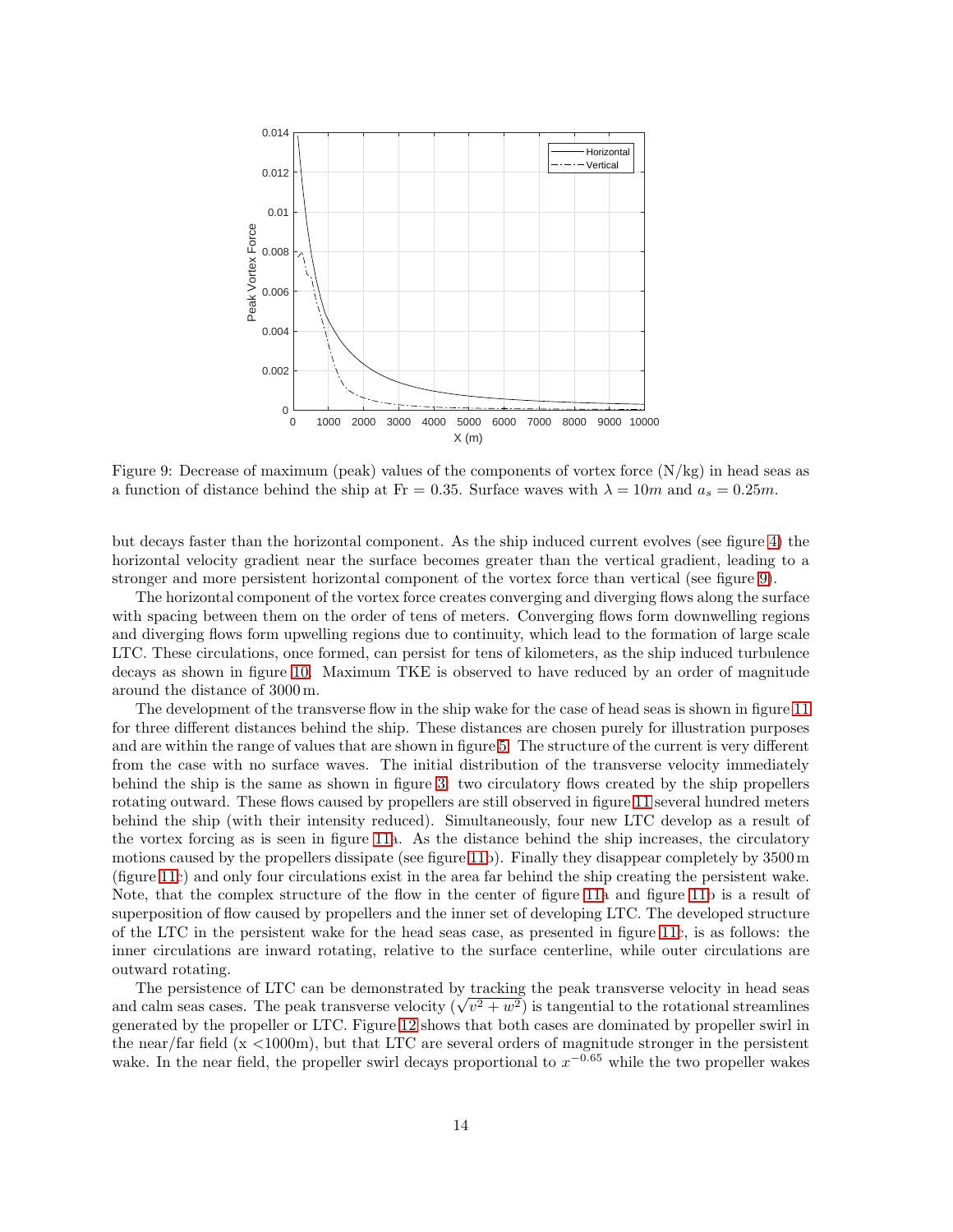<span id="page-14-0"></span>

Figure 10: Decay of the maximum (peak) value of the turbulent kinetic energy as a function at Fr=0.35. Values are non-dimensionalized by the maximum initial value of the TKE  $(k_{max0})$ .

are distinct, figure [4a](#page-9-0). [Sirviente and Patel \[1996\]](#page-26-10) suggest the swirl in an axisymmetric momentumless wake decays as  $x^{-0.6}$  for cases with weak swirl and  $x^{-0.75}$  for cases with strong swirl. The swirling jets here are not in an axisymmetric momentumless wake, but this condition is considered more appropriate for comparison in the near field than a pure swirling jet. Once the two propeller jets have merged  $(x \approx 1000 \text{m})$  and the drag current has bifurcated, the transverse velocity decays proportional to  $x^{-2}$ . This condition is more appropriate for comparison to a pure swirling jet and shows good agreement with the studies of [Shiri et al. \[2008\]](#page-26-11) and [Ewing \[1999](#page-24-10)] based on conservation of angular momentum and equilibrium similarity.

In the head seas case, a complex interaction between the decaying propeller swirl and growing LTC occurs between x=1000m and 2000m. Around x=1000m, the propeller swirl has decayed below the peak transverse velocity of the outer circulations in figure [11a](#page-15-0). As the inner circulations continue to grow, the outer circulations decay, until the inner circulations have a greater peak transverse velocity around  $x=2300$ m. The inner circulations decay into the persistent wake with the peak transverse velocity proportional to  $x^{-0.4}$ . Here, we define the beginning of the persistent wake as the point where the peak LTC induced transverse velocity is an order of magnitude greater than the peak propeller induced transverse velocity. In head seas, this is occurs around x=6000m.

Figure [13](#page-17-0) presents the evolution of axial and transverse components of the surface velocity in head seas as a function of the transverse coordinate  $y$ . Plots are presented in figure [13](#page-17-0) for the same three distances behind the ship as shown in figure [5.](#page-10-0) Evolution of axial velocity for the case of head seas shown in figure [13a](#page-17-0) is similar to the behavior observed in the case without surface waves, as depicted in figure [5.](#page-10-0) Several kilometers behind the ship only a small residual of the axial velocity remains. However, the evolution of the transverse velocity in the presence of ambient surface waves is totally different than in the absence of a surface wave field. Its structure reflects the four LTC developed due to interaction of the axial current with surface waves. The magnitude of the LTC–related transverse surface current grows during the initial stage of LTC development and then stays relatively unchanged (figure [13b](#page-17-0)). The magnitude of the flow caused by the pair of inner LTC changes very little as the distance increases from 3500 m to 7000 m. The magnitude of the transverse flow related to the outer pair of LTC does decrease slowly as the width of these circulations increases. The LTC persist long  $(O(10km))$  after the circulatory flows caused by the propellers disappear, as seen in the distribution of transverse surface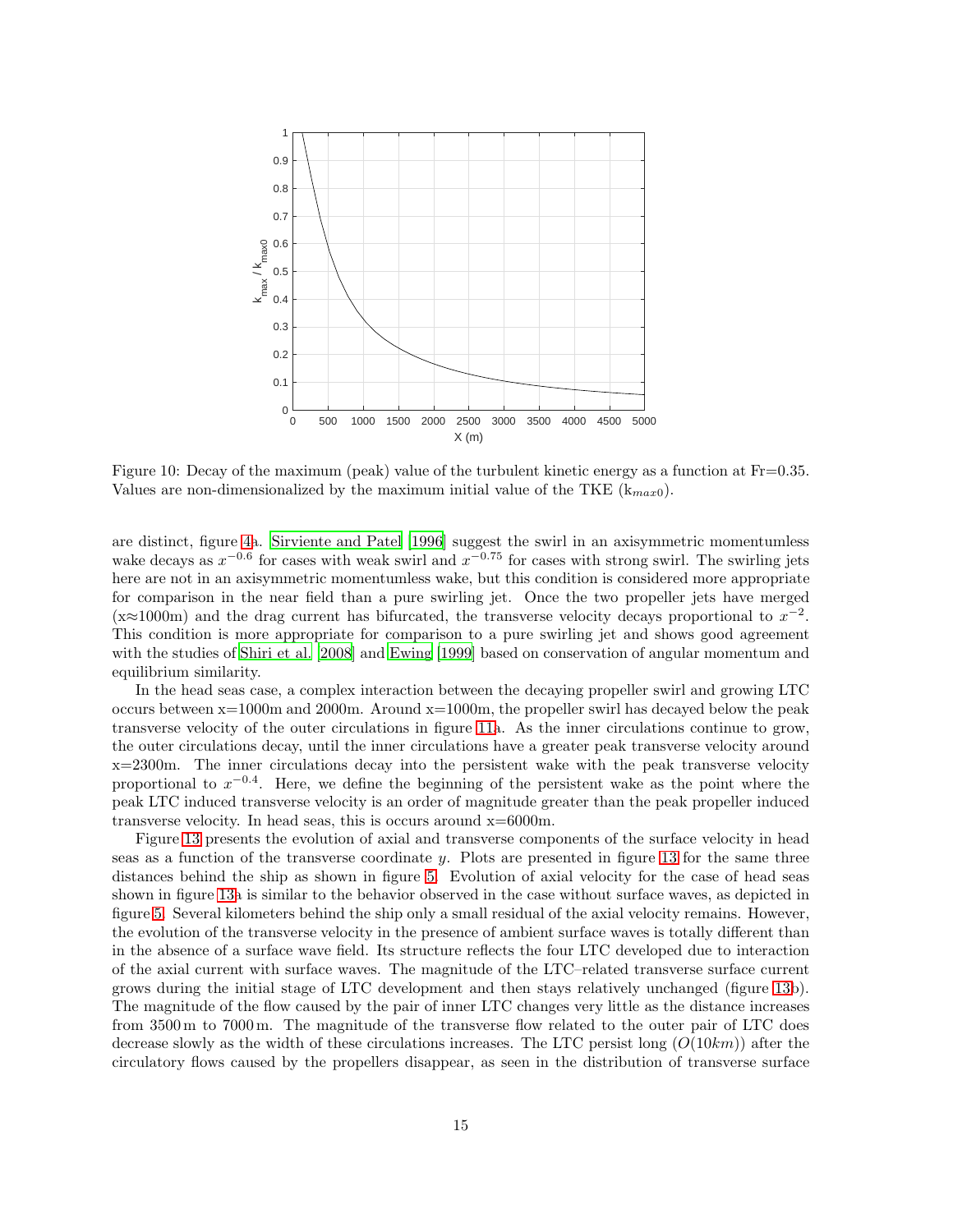<span id="page-15-0"></span>

Figure 11: Contour maps of streamfunction at (a)  $x = 1250$  m, (b)  $x = 1650$  m, and (c)  $x = 3500$  m in head seas at  $Fr = 0.35$ . Surface waves with  $\lambda = 10$  m and  $a_s = 0.25$  m. Contour spacing  $= 0.005 \,\mathrm{m}^2/\mathrm{s}$ . Dashed lines are negative contours. (1) designates twin propeller swirl, which is non-traceable at 3500m. All other circulations are Langmuir-type circulations.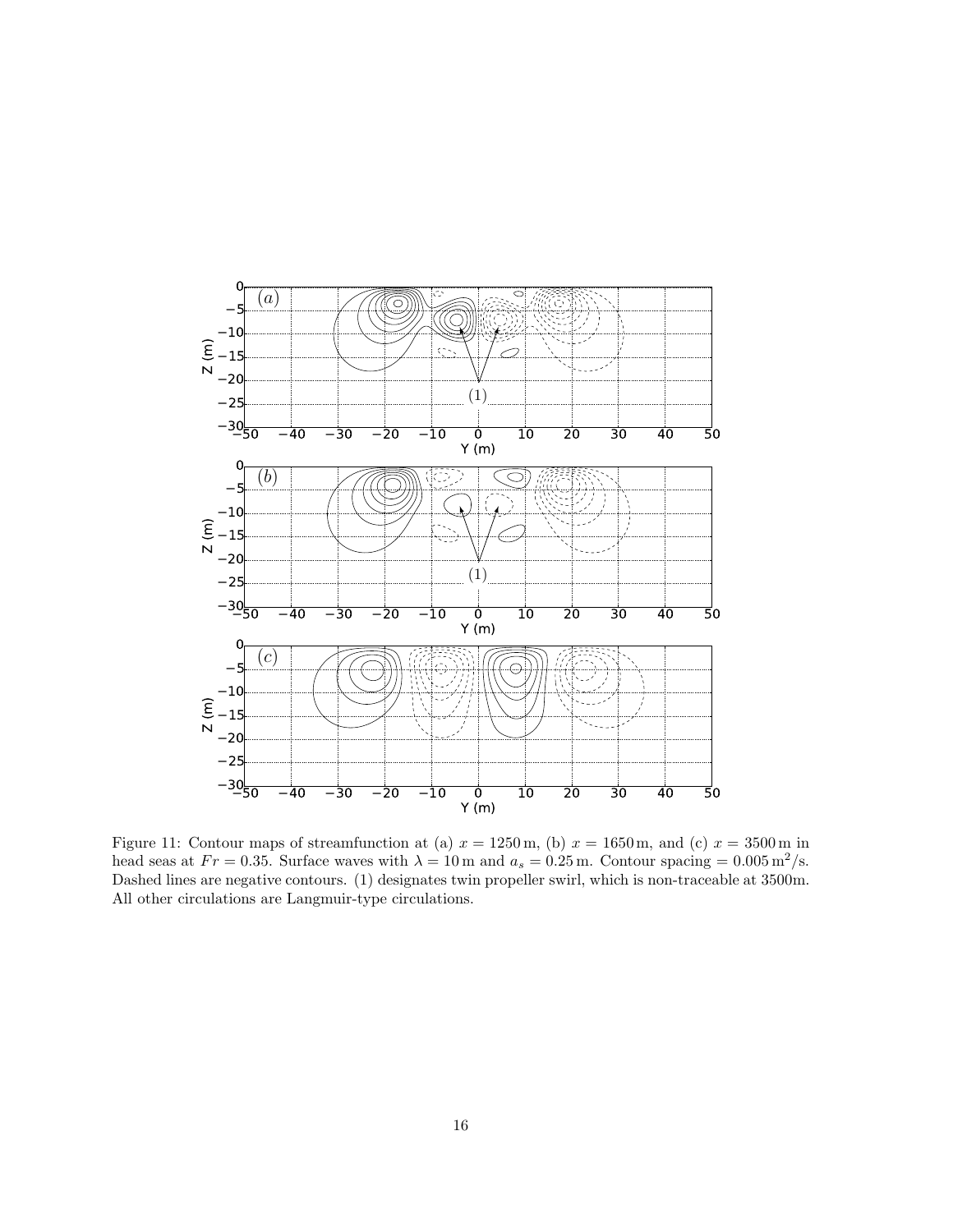<span id="page-16-0"></span>

Figure 12: Decay of the peak transverse velocity in calm, head, and following seas at Fr=0.35. Surface waves with  $\lambda = 10m$  and  $a_s = 0.25m$ .

velocity on the  $(x,y)$  plane in figure [14.](#page-17-1) The role of ambient surface waves and generation of LTC in forming the persistent wake is especially noticeable when figure [14](#page-17-1) is compared to figure [6,](#page-10-1) which corresponds to the calm–seas case. The persistence of the LTC generated transverse velocity is due in part to the vortex force continuing to reinforce the LTC while the axial current exists and is in part due to the reduced level of turbulence in the region of the persistent wake. Before the LTC develop, the transverse component of the surface flow is dominated by propeller–generated circulatory flows that, for this ship, rotate outward (figure [6\)](#page-10-1). The transition from the region of dominance of propeller–induced flow to the region of the persistent wake is reflected in figure [14](#page-17-1) by the centerline saddle–point region observed about 1000m behind the ship.

For the head seas case, LTC that form the persistent wake produce a strong convergence zone along the center of the wake due to inward–rotating inner circulations. Also, there are two divergence zones produced between the inner– and outer–rotating circulations. Additionally, there are two so–called weak convergence zones at the outer edges of the wake, which are produced by the two outer, outward– rotating circulations. While the transverse surface velocity induced by the LTC is relatively low and cannot strongly affect the short surface waves directly, the existence of persistent regions of convergence and divergence can cause significant redistribution of the SAS films, which in turn will modify the short surface waves. In the case of head seas, the convergence zone near the centerline will create a region of high SAS concentration, which will reduce the amplitude of the short surface waves and, correspondingly, produce a dark centerline wake in SAR imagery. In addition, SAS concentration will also occur along the outer weak convergence zones, but the strength of these outer convergence zones is clearly weaker than the centerline convergence zone. Depending on the strength of the outer LTC, these outer convergence zones can form an additional set of streaks in SAR imagery.

#### 3.4 Wake evolution for ship in following seas

In comparison to the case of head seas, the horizontal component of the vortex force in following seas reverses sign, figure [15,](#page-18-0) but shows a similar magnitude and shape with four regions with alternating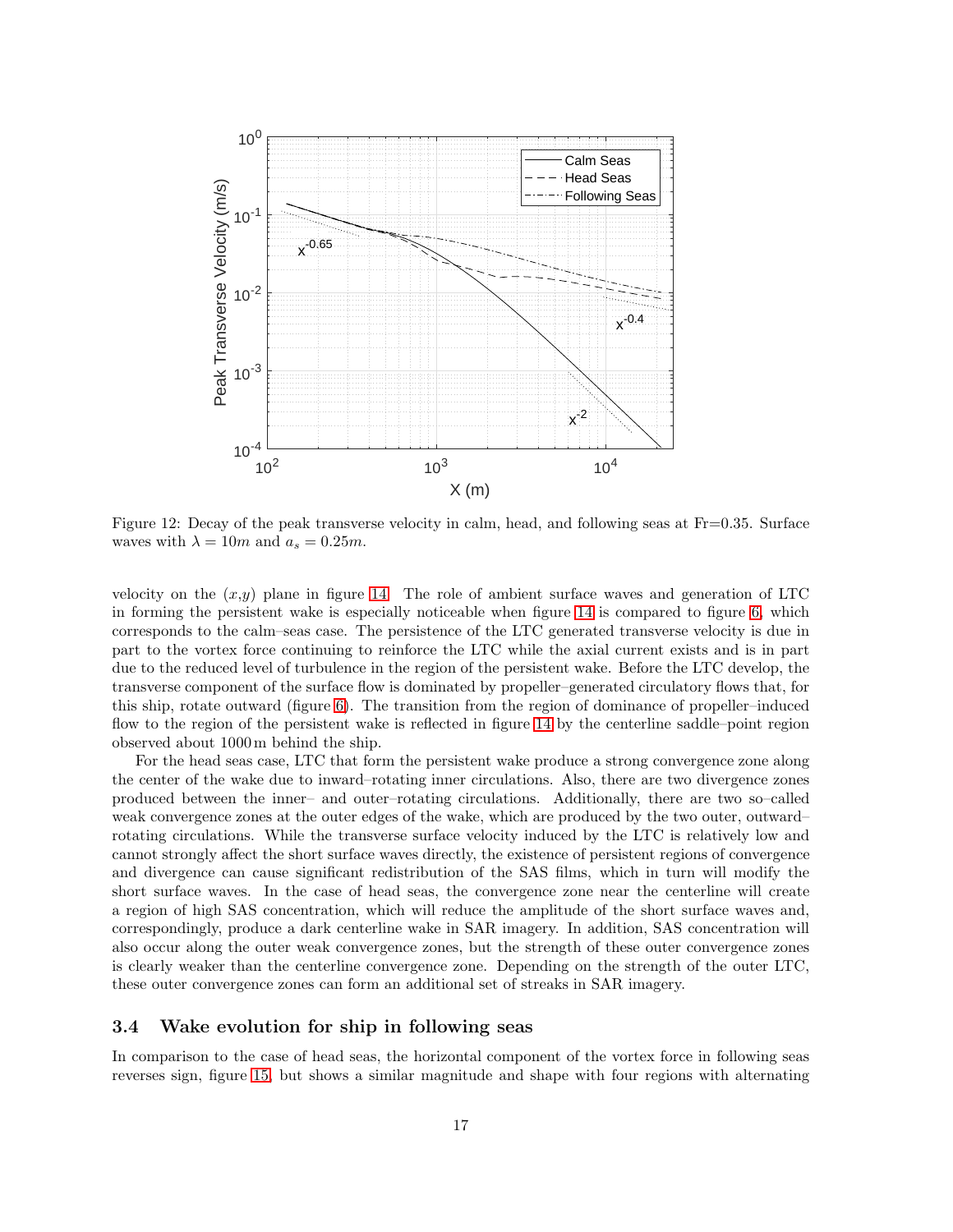<span id="page-17-0"></span>

Figure 13: Evolution of surface currents in head seas at  $Fr = 0.35$ . Surface waves with  $\lambda = 10$  m and  $a_s = 0.25$  m. a) axial velocity b) transverse velocity.

<span id="page-17-1"></span>

Figure 14: Contour map of transverse–component of velocity on ocean surface, in head seas at  $Fr = 0.35$ . Surface waves with  $\lambda = 10 \,\text{m}$  and  $a_s = 0.25 \,\text{m}$ . Contours = +/- 0.05, 0.15, 0.5, 1.5, 3.5, 5 cm/s. Dashed lines are negative contours.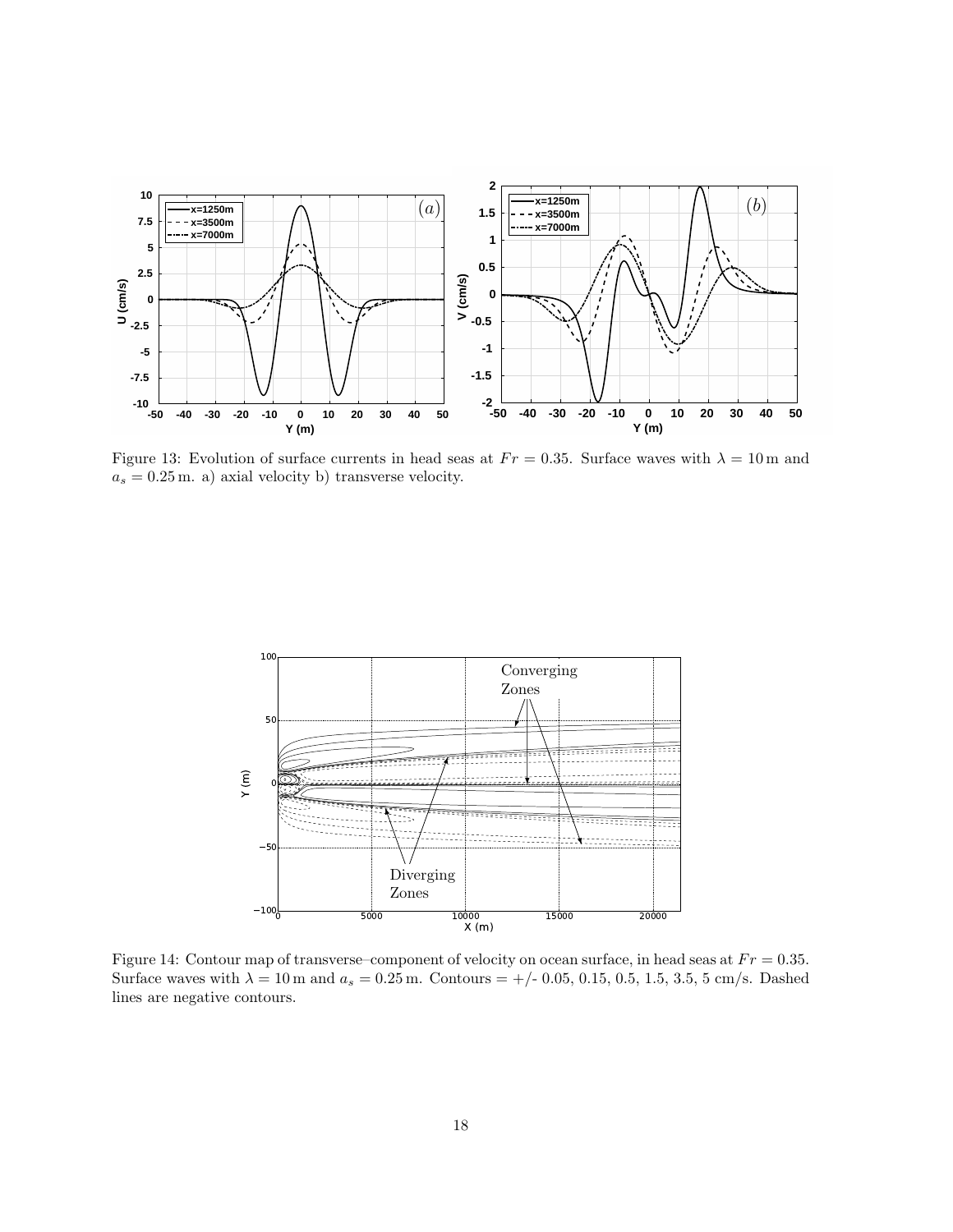<span id="page-18-0"></span>

Figure 15: Contour maps of the horizontal component of the vortex force  $F_y$  at (a)  $x = 450$ m, (b)  $x =$ 850m, and (c)  $x = 1250$ m in following seas at Fr = 0.35. Surface waves with  $\lambda = 10m$  and  $a_s = 0.25m$ . Contour spacing  $= 0.001$  N/kg. Peak vortex force at  $x=450$ m is 0.0049 N/kg. Dashed lines are negative contours.

sign. These regions gradually spread, but at a slower rate than in the case of head seas. The outermost regions act inwards towards the centerline, thus reducing the rate of spreading in comparison to the case of head seas where the current is pushed further outboard by the outboard–acting forces. The vortex force in following seas also dissipates sooner than in head seas, figure [16.](#page-19-0)

The development of the transverse flow in the persistent wake for the case of following seas is shown in figure [17](#page-20-0) for the same distances behind the ship as presented in figure [11](#page-15-0) for the case of head seas. Parameters of the ambient surface waves are taken to be the same as in the previous case: sinusoidal wave with amplitude of 0.25 m and wavelength of 10 m. Here the development of four LTC with structure similar to the case of head seas can be observed, but with an important difference: the directions of the circulations are the opposite to the direction of the circulations in the head seas case. Specifically, the pair of inner circulations rotate outward and outer pair rotate inward. Since the initial fluid motions induced by the two propellers are outward rotating, they quickly merge with the inner LTC, unlike the propeller–induced motions in the head seas case.

The inner LTC in following seas grow faster in magnitude and size than in head seas. The inner LTC generate greater transverse velocities than the decaying propeller swirl by  $x=500$ m. Despite the lower magnitude vortex forces, the case of following seas generates greater transverse velocities than the head seas case for the range of study, figure [12](#page-16-0) due to these larger inner circulations. The LTC continue to grow in strength for several hundred meters beyond where they surpass the propeller swirl, before asymptotically approaching an equal decay rate to the head seas case with the transverse velocity in the persistent wake again proportional to  $x^{-0.4}$ . In following seas, the persistent wake is observed to begin around x=5000m, 1000m sooner than the head seas case.

The surface velocities in the ship wake in following seas are presented in figure [18.](#page-20-1) Figure [18a](#page-20-1) shows the evolution of the axial velocity, which is fairly similar to its behavior in the previous cases of calm seas (figure [5a](#page-10-0)) and head seas (figure [13a](#page-17-0)). The presence of the upwelling zone along the centerline is observed to increase the persistence of the surface centerline axial velocity while the outboard surface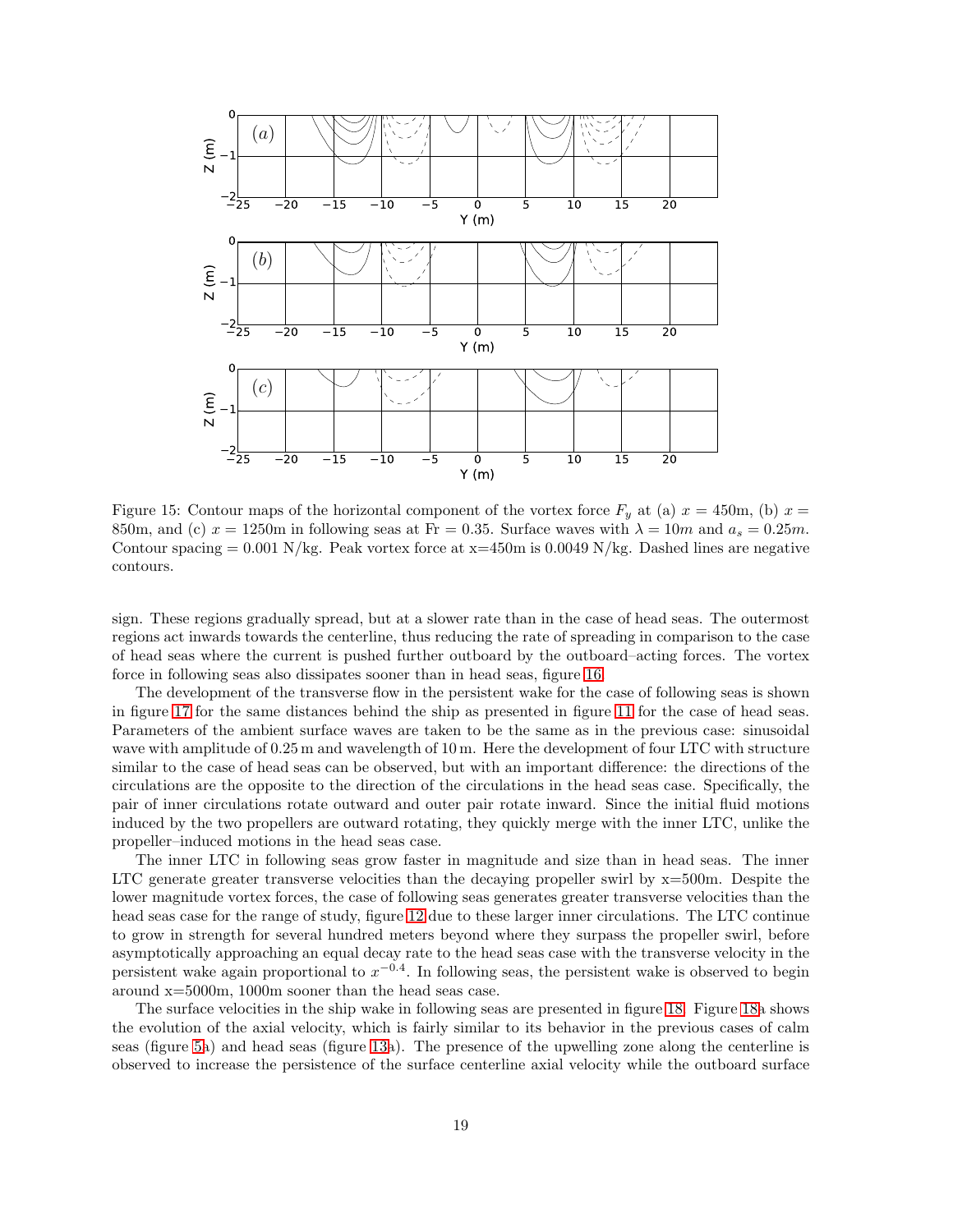<span id="page-19-0"></span>

Figure 16: Decay of the peak horizontal component of vortex force  $(N/kg)$  in head and following seas at Fr=0.35. Surface waves with  $\lambda = 10m$  and  $a_s = 0.25m$ .

drag current is suppressed by the downwelling zones. These differences in the near–surface axial velocity contribute to the stronger inner LTC and weaker outer LTC observed in figure [17,](#page-20-0) compared to the case of head seas (figure [11\)](#page-15-0). In following seas, the transverse velocity at the surface (figure [18b](#page-20-1)) has a direction opposite to the direction of the velocity in the head seas case (figure [13b](#page-17-0)). The LTC extend well beyond the far wake as shown in figure [19,](#page-21-0) which presents the distribution of the transverse surface velocity on the  $(x, y)$  plane. Because of the change in the sign of the circulations, LTC in the persistent wake for the case of following seas create a divergence zone along the centerline of the wake, two strong convergence zones on each side of the centerline and two weak divergence zones at the outer edges of the wake. The distribution of the SAS films due to these LTC will be different from the case of head seas. The two strong convergence zones offset from the centerline will create bands with high SAS concentration and, correspondingly, dark streaks in the SAR images, producing a railroad–track wake.

#### 3.5 Effect of propeller rotation direction and propeller count

From the previous discussion, it is obvious that the exact configuration of the ship and the propellers are not the main factors in the formation of the persistent wake. [Peltzer \[1993](#page-26-3)] reported similarity in wake evolution between a twin–propeller destroyer and a single–propeller frigate. Thus, the effects of propeller–rotation direction and a change in the number of propellers were considered. The results of the study will be presented in a separate paper. Here, we note that the simulations show that the structure of the persistent wake generated by same ship model (twin propellers) does not appreciably change when the direction of propeller rotation is changed.

To examine the effect of the propeller configuration on the structure of the persistent wake, the IDP of the present model was changed from a twin–propeller configuration to a single–propeller configuration, and simulations were run for the head seas condition. The single propeller was sized to have an equal loading to the previously modeled twin propeller configuration.

The contours of the transverse component of surface velocity for the single propeller on the  $(x,y)$ plane is shown in figure [20.](#page-22-0) This distribution is different from the two-propeller configuration shown in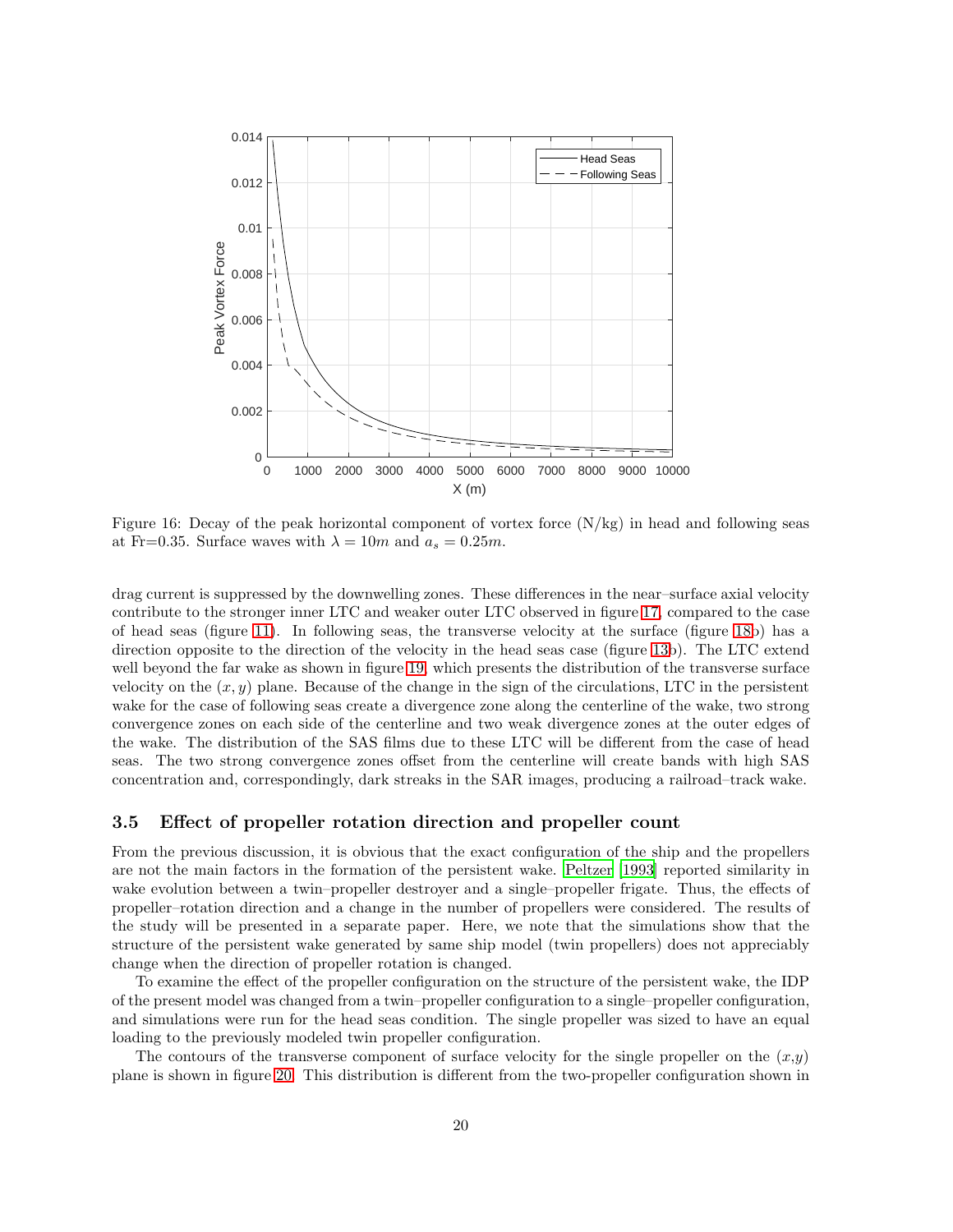<span id="page-20-0"></span>

Figure 17: Contour maps of streamfunction at (a)  $x = 1250$  m, (b)  $x = 1650$  m, and (c)  $x = 3500$  m, in following seas at  $Fr = 0.35$ . Surface waves with  $\lambda = 10$  m and  $a_s = 0.25$  m. Contour spacing =  $0.005\,\mathrm{m^2/s}.$  Propeller swirl and inner LTC are reinforcing in following seas.

<span id="page-20-1"></span>

Figure 18: Evolution of surface currents in following seas at  $Fr = 0.35$ . Surface waves with  $\lambda = 10 \,\text{m}$ and  $a_s = 0.25$  m. a) axial–component of velocity b) transverse–component of velocity.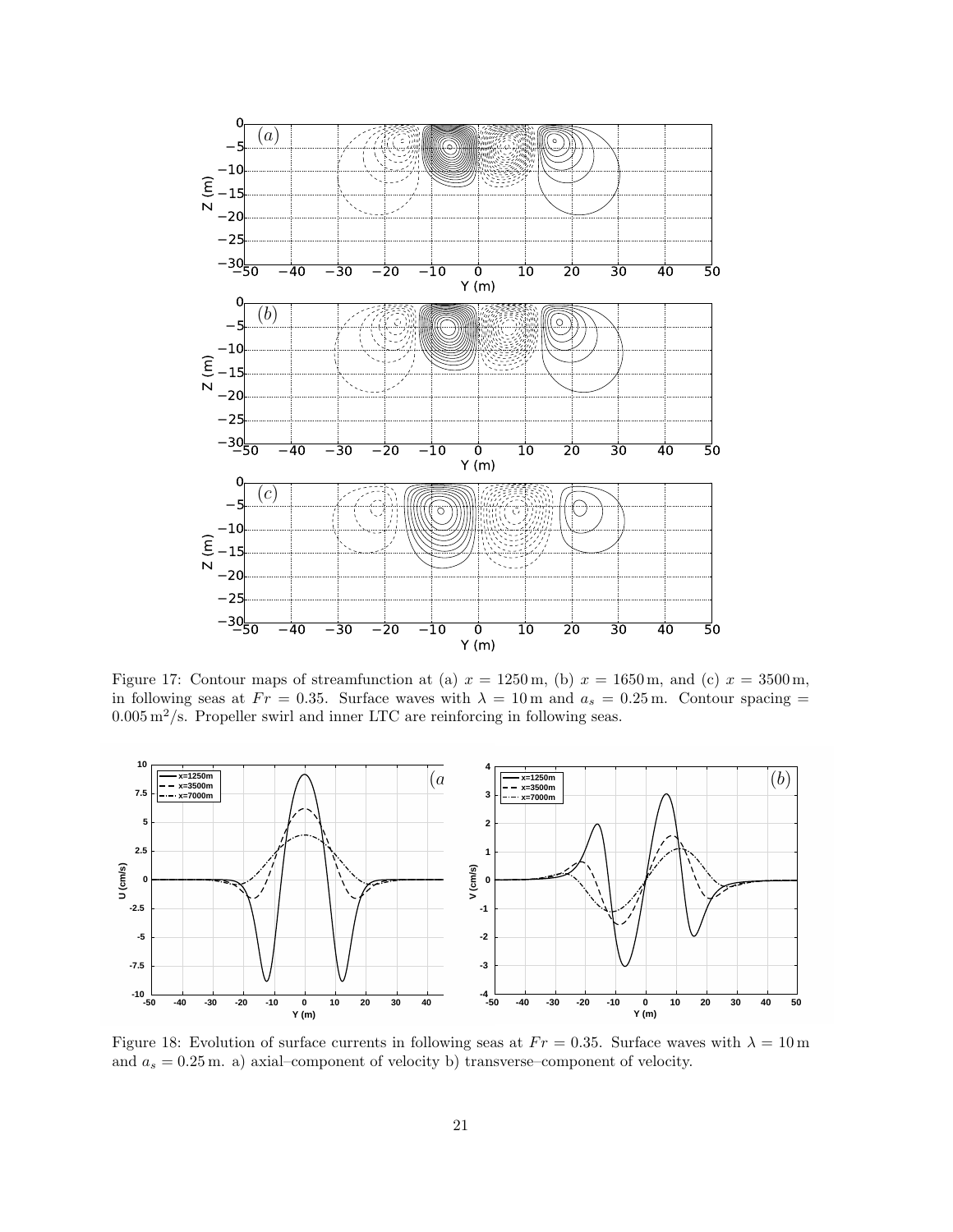<span id="page-21-0"></span>

Figure 19: Contour map of transverse–component of velocity on ocean surface, in following seas at  $Fr = 0.35$ . Surface waves with  $\lambda = 10$  m and  $a_s = 0.25$  m. Contours  $= +/-0.05, 0.15, 0.5, 1.5, 3.5, 5$ cm/s. Dashed lines are negative contours.

figure [14](#page-17-1) as the centerline convergence zone is initially offset due to the circulatory flow produced by the single propeller. However, as the distance behind the ship increases and initial propeller–induced circulatory flow decays, the developing LTC start to define the structure of the persistent wake and the distributions of transverse surface velocity in figures [20](#page-22-0) and [14](#page-17-1) (single versus twin propellers, both head seas) become similar, but with reduced symmetry in the single–propeller case. This result is to be expected as the LTC are driven by the axial velocity profile, which behaves as a single jet in the twin propeller configuration, once the two thrust currents merge (figure [4\)](#page-9-0).

### 4 Comparison with experimental data

A rigorous comparison of the theoretical insights with available experimental SAR data is neither feasible nor in scope of the analysis reported herein. On the one hand, such a comparison will require an advanced model that describes the dynamics of SAS films under the influence of LTC and surface waves. That model should include a description of all the relevant factors that affect surface films, including diffusion, degradation and scavenging. The formulation of such a model is currently in progress. On the other hand, the experimental data that contains detailed measurements of parameters of persistent wakes is very limited. For example, as was mentioned previously, [Ermakov et al. \[2014\]](#page-24-1) detected the presence of circulations by registering transverse velocities on the order of centimeters per second far behind a passing ship. However, the salient parameters of the axial current and of surface waves were not reported. There are many papers that provide SAR images of ship wakes (see, for example, [Toporkov et al.](#page-26-12) [\[2011\]](#page-26-12), [Munk et al. \[1987](#page-25-0)], [Soloviev et al. \[2010](#page-26-13)], [Lyden et al. \[1988](#page-25-13)]), but often sea conditions and ship parameters at the time the images were obtained are not well documented, making it difficult to compare these experimental results with the present theory.

The best documented series of full-scale experiments, to which we have access, was conducted during the 1989 Office of Naval Research Field Experiment [\[Peltzer](#page-26-3), [1993\]](#page-26-3). During these experiments, the wakes behind both a U.S. Navy destroyer and a U.S. Navy frigate were investigated. Specifically, in situ measurements of the ocean surface tension were collected to coincide with the collection of airborne SAR imagery of the ocean surface. The wind and surface wave conditions were also recorded. The environmental conditions for the experiments with the Navy frigate were very different from the environmental conditions during the experiments with the Navy destroyer. For the frigate experiments, the reported wind was extremely light and the sea surface was totally still. Under such calm weather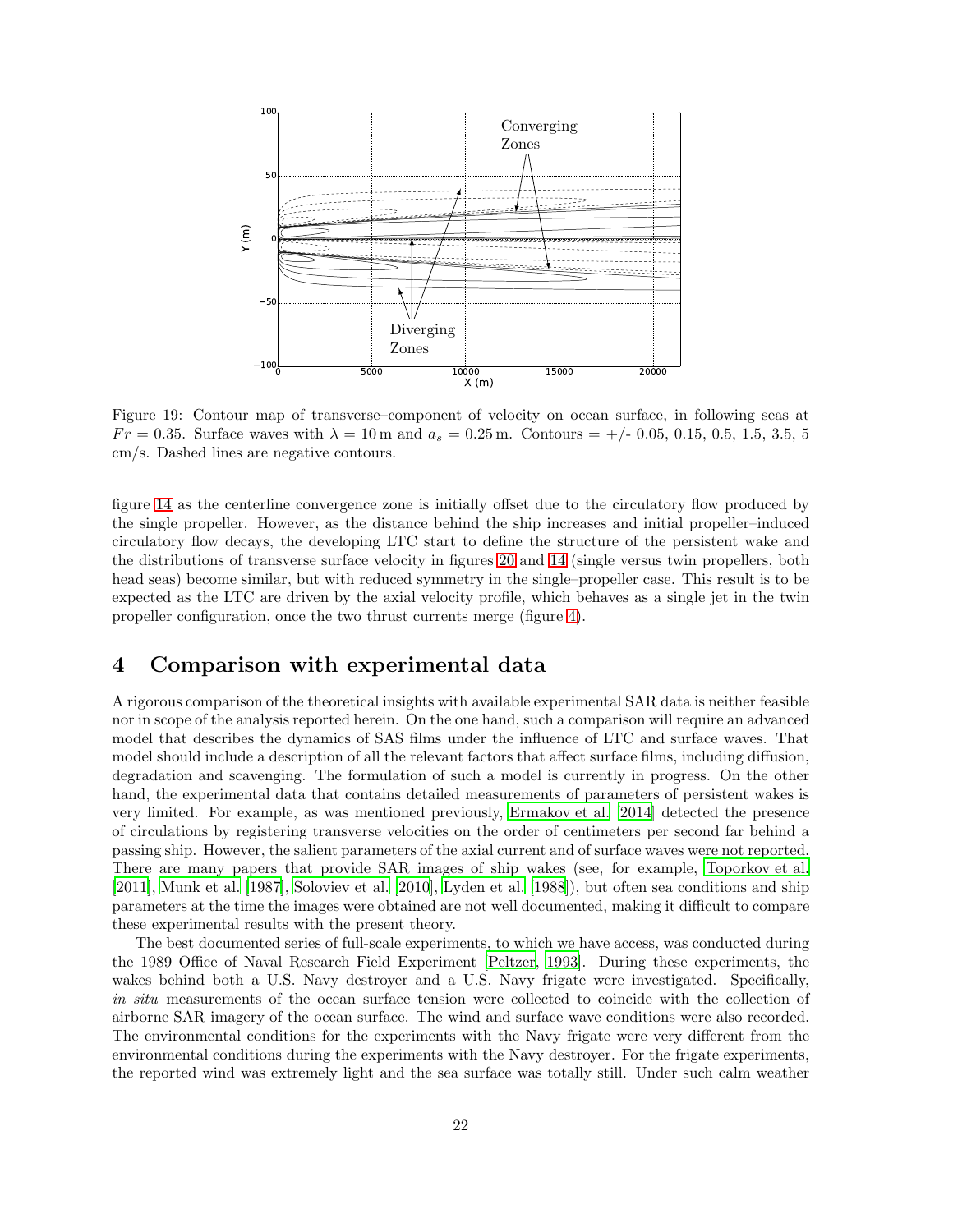<span id="page-22-0"></span>

Figure 20: Contour map of the transverse–component of velocity on ocean surface, in head seas at  $Fr = 0.35$  with a single propeller. Surface waves with  $\lambda = 10$  m and  $a_s = 0.25$  m. Contours  $= +/- 0.05$ ,  $0.15, 0.5, 1.5, 3.5, 5$  cm/s. Dashed lines are negative contours.

conditions, the initial hull– and propeller–generated perturbations to the SAS film can persist for a relatively long time, thus producing a long–lasting surface disturbance, which can be observed only under the described conditions. Perturbations to the surface tension along the wake edges of the frigate in calm seas were measured to be less than those along the wake edges of the destroyer operating under conditions with ambient surface waves. These measured differences are qualitatively in agreement with the prediction of our simulation.

Most of the experimental data collected for the US Navy destroyer was obtained in conditions of following seas. In situ measurements of surface tension across the ship wake were taken from a small boat that crossed the wake. Several bands with a high concentration of SAS films were registered. Not all bands registered with the in situ measurements can be clearly identified, since not each of them can be seen in the accompanying SAR imagery (see figure [2\)](#page-1-1). Nevertheless, the *in situ* measurements do confirm that the SAS concentration is low along the centerline of the wake and that there are two bands, one on each side of the wake centerline, where SAS concentration is high. These two bands correlate with the position of the two dark streaks that are seen in figure [2.](#page-1-1) The length of the wake in the image is about 7 km. Based on the description of figure [2](#page-1-1) by [Milgram et al. \[1993\]](#page-25-3), the distance between the dark streaks (railroad tracks) in the image is roughly estimated to be about 70 m. The formation of such a railroad–track wake for the case of following seas has been described in this paper. The transverse surface current generated in the simulation of the case of following seas (figure [19\)](#page-21-0) shows the distance between converging zones is about 50 m. This value is in reasonably good agreement with the estimate obtained from the SAR image. The difference can be caused by many factors such as an imperfect model of initial current at the IDP, uncertainty in the ambient surface–wave parameters, or the potential effect of ocean stratification on the development of LTC and other factors.

It also should be noted that the railroad–track structure of the persistent wake in the SAR image begins only beyond the distance of about 3 km behind the ship. At shorter distances, the wake appears as a centerline wake. Such behavior is observed in the region of the far wake, where the ship–generated perturbations are still relatively strong and the turbulence has a more significant damping effect than does the SAS film on the amplitude of the short surface waves. Once the turbulence decays, then the LTC–induced structure of the wake becomes more apparent.

Although the following seas case was the focus of the systematic study of the ONR set of experiments, a SAR image of the wake of the same US Navy destroyer in head seas was also obtained. That image is presented in figure [1.](#page-1-0) Only a centerline wake is seen in the SAR image, which is in agreement with the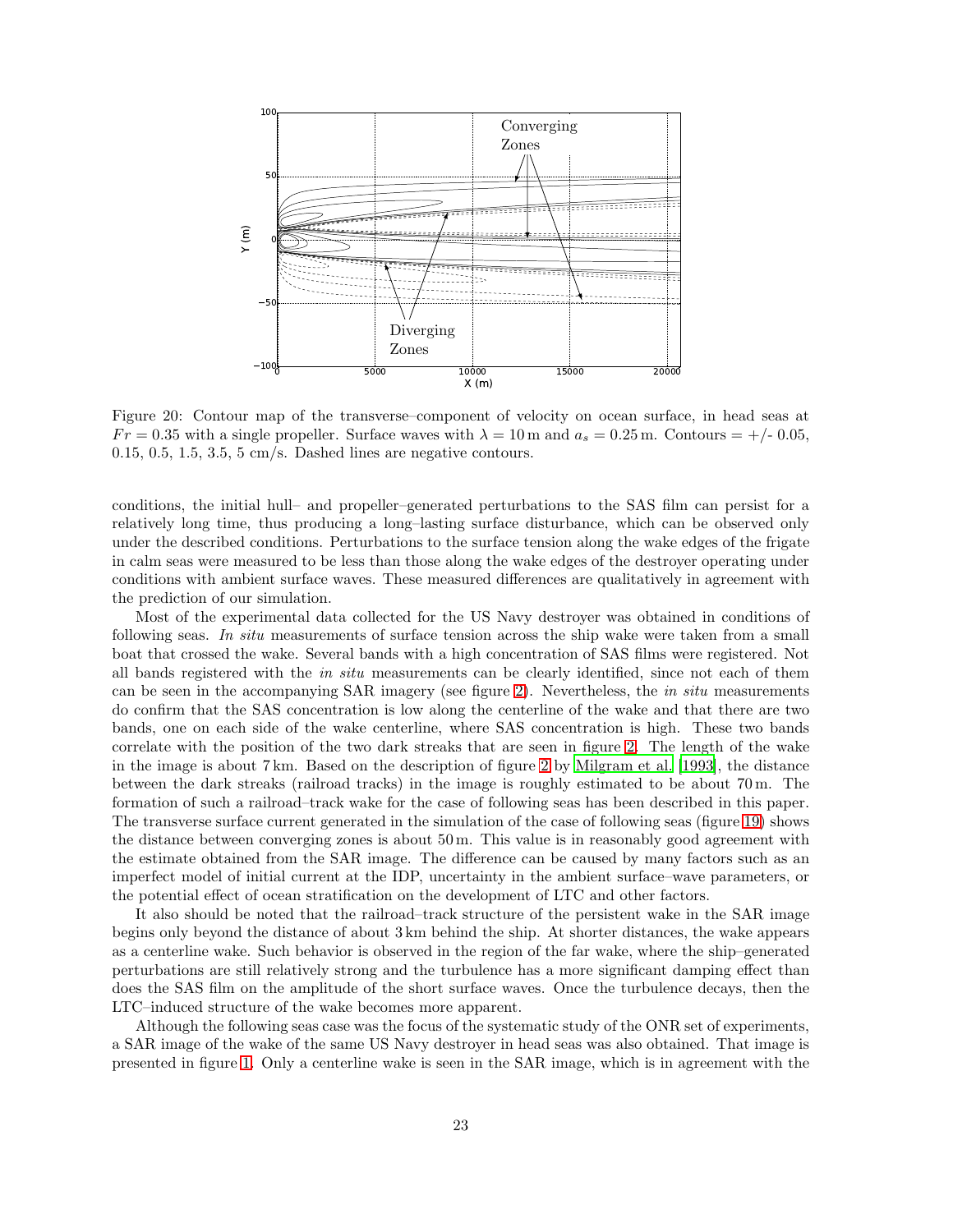predictions for the case of head seas made in this paper. The dark centerline streak is the manifestation of a strong convergence zone, which is produced by the LTC at the center of the wake (see figure [14\)](#page-17-1). Notice that initially the centerline wake is wide, which is caused by the presence of turbulence in the far wake region behind the ship. As the far wake transforms into a persistent wake, which is defined by the evolving LTC, the centerline streak narrows.

### 5 Conclusions

An extended region of a surface ship wake far behind the ship, where original perturbations produced by the motion of the hull and propellers have decayed significantly, has been identified and characterized. The existence and configuration of this wake segment, which we refer to as the *persistent wake*, is as much the result of ocean dynamics as of ship configuration and operating parameters. The persistent wake arises as a result of the interaction between ship–induced currents and an energetic surface–wave field, which produces large–scale, nearly–inviscid secondary circulatory flows orthogonal to the direction of the ship drag and thrust currents. The interaction with the surface–wave field induces a so–called vortex force [\[Craik and Leibovich](#page-24-3), [1976\]](#page-24-3) on ship–generated non–uniform currents, which then generates the circulations. These circulations, first described by [Basovich \[2011\]](#page-24-2), are similar in character to the well–known Langmuir circulations [\[Langmuir, 1938\]](#page-25-5); therefore, we identify them as Langmuir–type circulations (LTC). Unlike naturally–generated Langmuir circulations, which arise as a result of an instability in the wind–driven surface currents, LTC are formed around a ship–induced non–uniform current system comprised of thrust currents (direction opposite to the ship motion) and drag currents (direction same as the ship motion). The structure and magnitude of the resultant LTC depend on the magnitude and relative direction of the ship–induced currents and the ambient surface–wave field. The description of the ship–induced currents follow the computational approach to establish an initial data plane (IDP) introduced by [Miner et al. \[1988\]](#page-25-12).

Numerical simulations reveal several important features of the development of a persistent wake. First, the persistent wake does not develop in the absence of a surface–wave field or if the direction of the ship–induced currents and the propagation direction of the surface–wave field are nearly orthogonal. Second, the effects of the interaction of the ship currents and surface–wave field are not immediately apparent, since it takes time for LTC to develop. Third, the structure of LTC and, correspondingly, of the persistent wake is different for the case with head seas (ship heads into the waves) than for the case with following seas (ship travels with the waves). This difference occurs because the sign of the vortex force depends on the direction of the surface waves relative to the direction of the ship–induced currents. For the particular model of the ship studied in the present paper, the development of the large–diameter circulations can take minutes to form, and the magnitude of the transverse (cross–track) surface flows induced by the LTC are on the order of centimeters per second. At five to eight kilometers downstream of the IDP, the cross–track extent of the system of circulations can be three to four times the width of the beam of the ship. The resulting system of circulations can exist for tens of kilometers behind the ship, which is consistent with their large size and the relatively low eddy viscosity of the background fluid.

Previous experiments [\[Peltzer, 1993](#page-26-3), [Ermakov et al., 2014\]](#page-24-1) confirm that the appearance of the persistent wake is defined in remote SAR and optical imagery by the change in spectral density of the short surface waves, which is a result of the redistribution of SAS films by the LTC–induced surface flow in the wake. In the case of head seas, the LTC–induced flow at the surface creates a strong convergence zone at the center of the wake. The concentration of SAS films in this region is increased, thereby forming a centerline wake and producing a dark streak in SAR imagery. In the case of following seas, the LTC– induced flow at the surface creates two convergence zones on each side of the centerline, several tens of meters apart. Due to an increase in the concentration of the SAS film at these zones, dark streaks are produced in the SAR images, which appear as so–called railroad–track ship wakes. These simulation results are in good agreement with the experiment–based observations presented by [Peltzer \[1993\]](#page-26-3).

There are some other possible LTC related effects of potential importance for understanding the physics of the wake. For example, developing LTC can strongly affect the lifetime of bubble clouds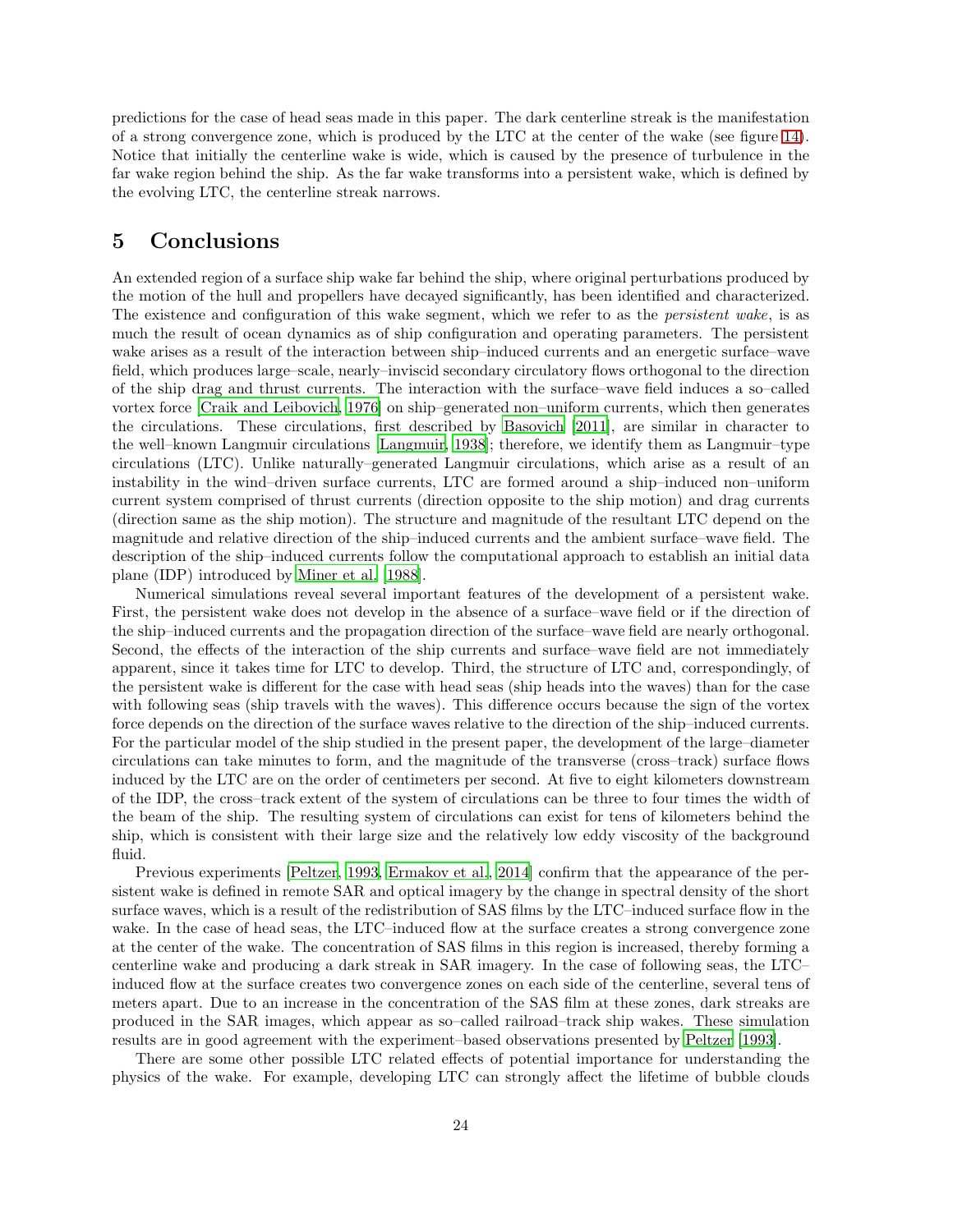created by the ship propellers, since LTC can create converging zones (downwelling) or diverging zones (upwelling) at the centerline of the wake for head and following seas, respectively. The lifetime of the bubble clouds depends on the time for the bubbles to rise to the surface. LTC-generated flow will inhibit the upward motion of the bubble in head seas and contribute to this motion in following seas. Thus, the lifetime of the bubble clouds can be expected to be noticeably shorter in the case of following seas, for ship configurations similar to the one studied here.

The present paper is the first step in the study of the role of LTC in the physics of ship wakes. The need for further work is recognized. For example, the effects of ship–propeller configuration and the direction of their rotation should be studied. Also, a comprehensive model of SAS film–induced effects is required. It should include the mechanisms of film redistribution by surface flows and turbulence, film degradation and diffusion, the effect of scavenging of SAS on film concentration, as well as the effects of bubbles and other contaminants on these processes. Present models of the persistent wake can be measurably improved by better describing the effects of SAS films and near–surface turbulence on the spectrum of short surface waves, which are responsible for the manifestation of ship–induced anomalies in sea–surface imagery.

Acknowledgements. The authors are thankful to the President of Cortana Corporation, Mr. K.J. Moore, for continuing support and help in improvement of the paper. The authors also thank Dr. John G. Pierce and Dr. Rodney D. Peltzer for their insight and fruitful discussions.

### References

- <span id="page-24-9"></span>D G Andrews and ME McIntyre. An exact theory of nonlinear waves on a lagrangian-mean flow. Journal of Fluid Mechanics, 89(4):609–646, 1978.
- <span id="page-24-2"></span>A. Basovich. Circulations caused by interaction of underwater currents and surface waves. Dynamics of Atmospheres and Oceans,  $51(3):151 - 164$ , 2011.
- <span id="page-24-4"></span>A. Basovich. The effect of contaminant drag reduction on the onset and evolution of Langmuir circulations. Journal of Physical Oceanography, 44(10):2739–2752, 2014.
- <span id="page-24-8"></span>K.A. Brucker and S. Sarkar. A comparative study of self-propelled and towed wakes in a stratified fluid. Journal of Fluid Mechanics, 652:373–404, 2010.
- <span id="page-24-0"></span>S. Brusch, S. Lehner, T. Fritz, M. Soccorsi, A. Soloviev, and B. van Schie. Ship surveillance with TerraSAR-X. IEEE transactions on geoscience and remote sensing, 49(3):1092–1103, 2011.
- <span id="page-24-5"></span>G.G. Chernykh and O.F. Voropayeva. Numerical modeling of momentumless turbulent wake dynamics in a linearly stratified medium. Computers  $\mathcal C$  Fluids, 28(3):281 – 306, 1999.
- <span id="page-24-3"></span>A.D.D. Craik and S. Leibovich. A rational model for Langmuir circulations. Journal of Fluid Mechanics, 73(03):401–426, 1976.
- <span id="page-24-7"></span>P.J. Diamessis, J.A. Domaradzki, and J.S. Hesthaven. A spectral multidomain penalty method model for the simulation of high reynolds number localized incompressible stratified turbulence. Journal of Computational Physics, 202(1):298 – 322, 2005.
- <span id="page-24-6"></span>D. G. Dommermuth, J. W. Rottman, G. E. Innis, and E. A. Novikov. Numerical simulation of the wake of a towed sphere in a weakly stratified fluid. Journal of Fluid Mechanics, 473:83–101, 2002.
- <span id="page-24-1"></span>S.A. Ermakov, I.A. Kapustin, and T. Lazareva. Ship wake signatures in radar/optical images of the sea surface: observations and physical mechanisms. Proc. SPIE, 9240:1–6, 2014.
- <span id="page-24-10"></span>D Ewing. Decay of round turbulent jets with swirl. In *Engineering Turbulence Modelling and Experi*ments 4, pages 461–470. Elsevier, 1999.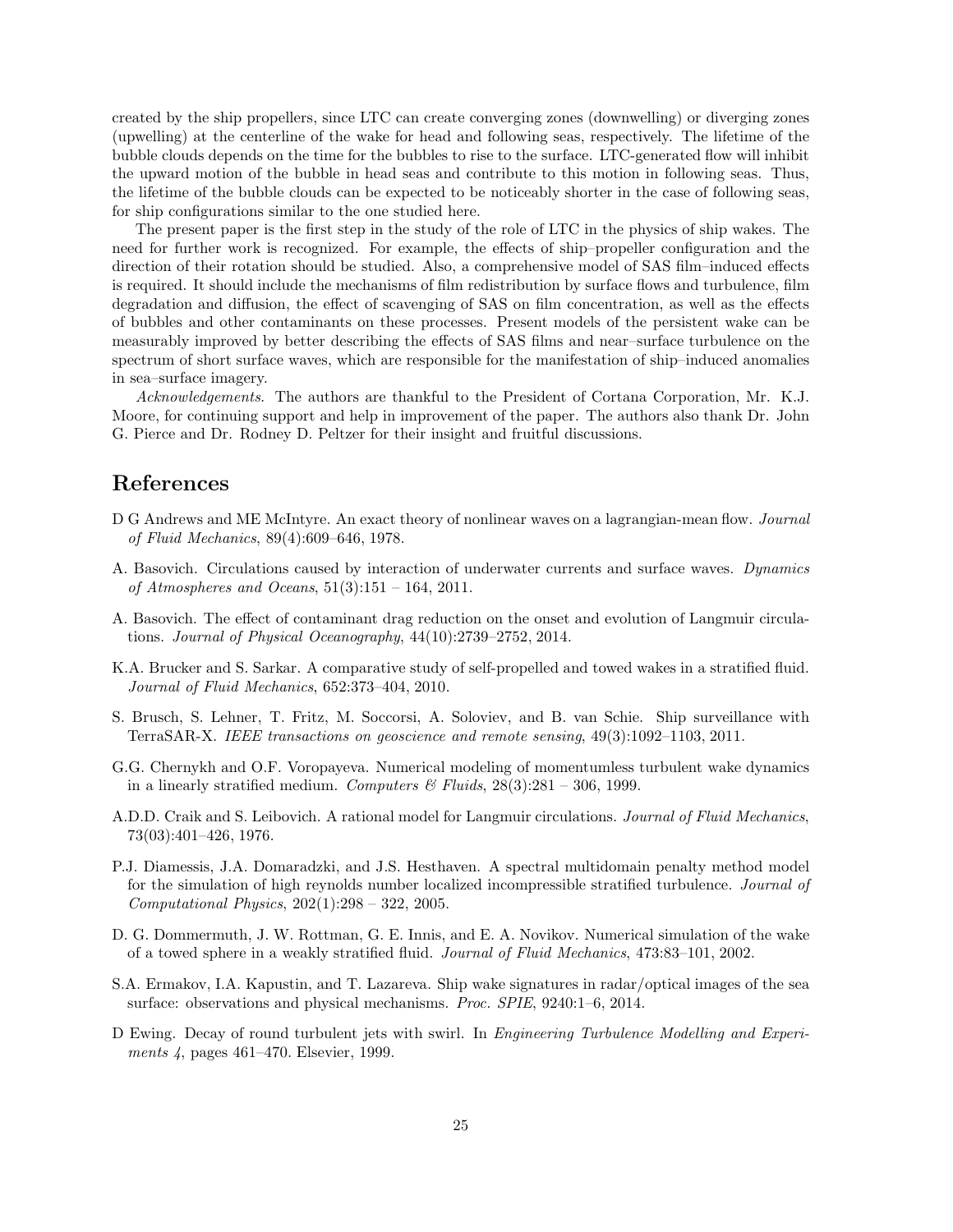- <span id="page-25-2"></span>A. Fujimura, A. Soloviev, S.H. Rhee, and R. Romeiser. Coupled model simulation of wind stress effect on far wakes of ships in SAR images. IEEE Transactions on Geoscience and Remote Sensing, 54(5): 2543–2551, 2016.
- <span id="page-25-6"></span>C. Garrett. Generation of Langmuir circulations by surface waves–a feedback mechanism. J. Mar. Res., 34:117–130, 1976.
- <span id="page-25-9"></span>M.J. Gourlay, S.C. Arendt, D.C. Fritts, and J. Werne. Numerical modeling of initially turbulent wakes with net momentum. Physics of Fluids, 13(12):3783–3802, 2001.
- <span id="page-25-8"></span>S. Hassid. Collapse of turbulent wakes in stably stratified media. Journal of Hydronautics, 14:25–32, January 1980.
- <span id="page-25-17"></span>M. Hoekstra and A. Aalbers. Macro wake measurements for a range of ships. In 21st Symposium on Naval Hydrodynamics, pages 278–290, 1997.
- <span id="page-25-4"></span>M. Hyman. Computation of ship wake flows with free-surface/turbulence interaction. In 22nd Symposium on Naval Hydrodynamics, Washington, DC, pages 11–32, 1998.
- <span id="page-25-11"></span>R.I. Issa. Solution of the implicitly discretized fluid flow equations by operator-splitting. Journal of Computational Physics, 62:40–65, 1985.
- <span id="page-25-15"></span>P.B.V. Johansson, W.K. George, and M.J. Gourlay. Equilibrium similarity, effects of initial conditions and local Reynolds number on the axisymmetric wake. Physics of Fluids, 15(3):603–617, 2003.
- <span id="page-25-10"></span>Matthew C Jones and Eric G Paterson. Evolution of stratified boundary-free shear flows under stokesekman forcing. In 45th AIAA Fluid Dynamics Conference, page 2309, 2015.
- <span id="page-25-5"></span>I. Langmuir. Surface motion of water induced by wind. Science, 87(2250):119–123, 1938.
- <span id="page-25-13"></span>J.D. Lyden, R.R. Hammond, D.R. Lyzenga, and R.A. Shuchman. Synthetic aperture radar imaging of surface ship wakes. Journal of Geophysical Research: Oceans, 93(C10):12293–12303, 1988.
- <span id="page-25-3"></span>J.H. Milgram, R.D. Peltzer, and O.M. Griffin. Suppression of short sea waves in ship wakes: measurements and observations. Journal of Geophysical Research,  $98(C4):7103-7114$ , 1993.
- <span id="page-25-12"></span>E.W. Miner, S.E. Ramberg, and T.F. Swean, Jr. A method for approximating the initial data plane for surface ship wake simulations. NRL Memorandum Report 6376, Naval Research Laboratory, Washington D.C., November 30 1988.
- <span id="page-25-0"></span>W.H. Munk, P. Scully-Power, and F. Zachariasen. The Bakerian lecture, 1986. ships from space. Proceedings of the Royal Society of London A: Mathematical, Physical and Engineering Sciences, 412 (1843):231–254, 1987.
- <span id="page-25-14"></span>M. Nakagawa and W. Dahm. Virtual origin of incompressible and supersonic turbulent bluff-body wakes. AIAA Journal, 43(3):697–700, 2005.
- <span id="page-25-16"></span>A. Olivieri, F. Pistani, A. Avanzini, F. Stern, and R. Penna. Towing tank experiments of resistance, sinkage and trim, boundary layer, wake, and free surface flow around a naval combatant INSEAN 2340 model. IIHR Report 421, Iowa Institute of Hydraulic Research, The University of Iowa, Iowa City, Iowa, 2001.
- <span id="page-25-7"></span>Y.H. Pao and J.T. Lin. Velocity and density measurements in the turbulent wake of a towed slender body in stratified and nonstratified fluids. Report 12, Flow Research Inc., December 1973.
- <span id="page-25-1"></span>E.G. Paterson, M. Hyman, F. Stern, P. Carrica, F. Bonetto, and D. Drew. Near- and far-field CFD for a naval combatant including thermal stratification and two-fluid modeling. In Proceedings of the 21st Symposium on Naval Hydrodynamics, Trondheim, Norway, June 1996.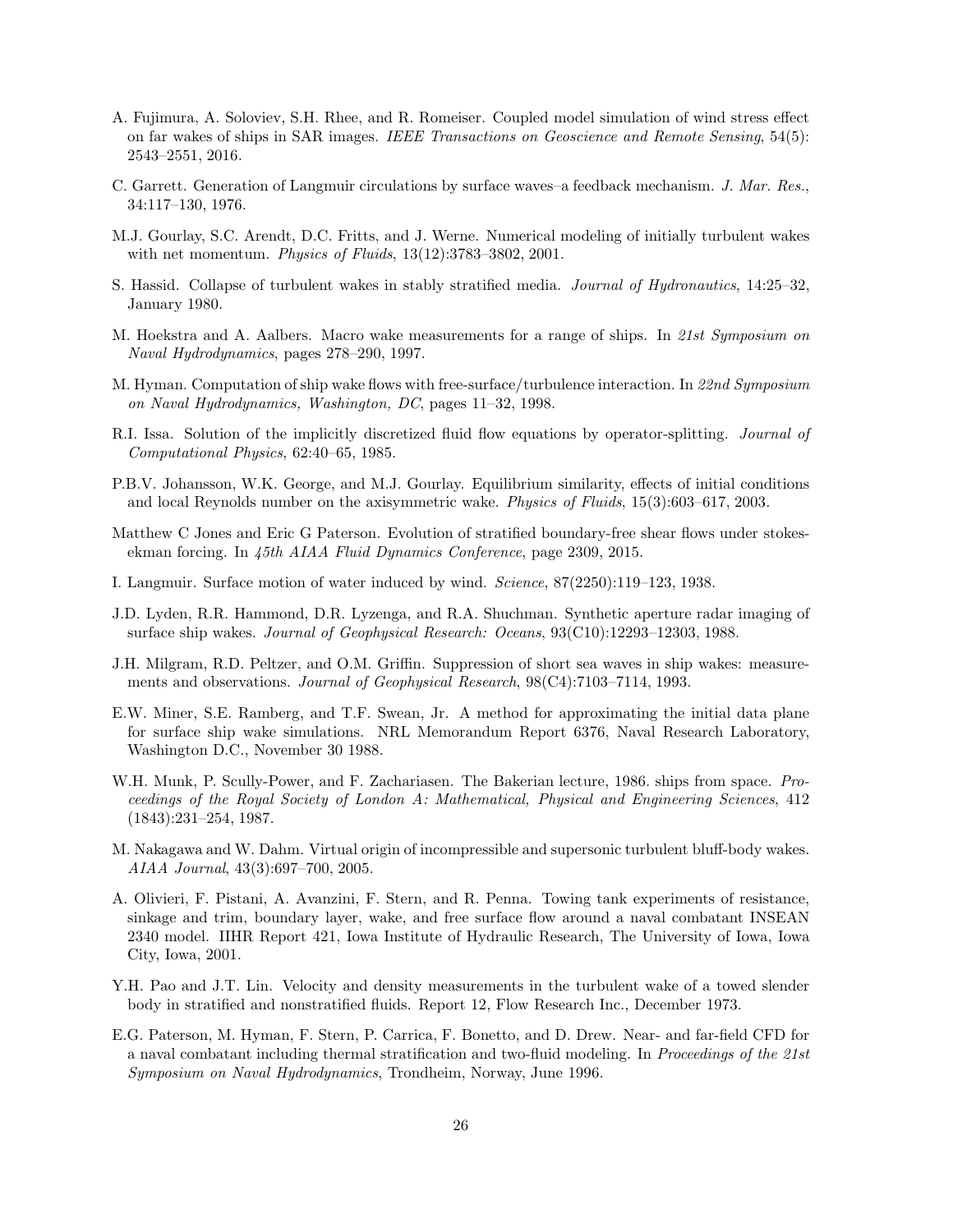- <span id="page-26-2"></span>R.D. Peltzer. White-water wake characteristics of surface vessels. NRL Memorandum Report 5335, Naval Research Laboratory, Washington D.C., 1984.
- <span id="page-26-3"></span>R.D. Peltzer. The 1989 ONR field experiment: High resolution surfactant film measurements. NRL Memorandum Report 7226-93-7193, Naval Research Laboratory, Washington D.C., 1993.
- <span id="page-26-6"></span>R.D. Peltzer, J.H. Milgram, R. Skop, J. Kaiser, O. Griffin, and W. Barger. Hydrodynamics of ship wake surfactant films. In 18th Symposium on Naval Hydrodynamics, Ann Arbor, MI, 19-24 August 1990 1991.
- <span id="page-26-4"></span>R.D. Peltzer, O.M. Griffin, W.R. Barger, and J.A.C. Kaiser. High-resolution measurement of surfaceactive film redistribution in ship wakes. Journal of Geophysical Research: Oceans,  $97(C4):5231-5252$ , 1992.
- <span id="page-26-1"></span>A.M. Reed and J.H. Milgram. Ship wakes and their radar images. Annual Review of Fluid Mechanics, 34(1):469–502, 2002.
- <span id="page-26-11"></span>Abolfazl Shiri, William K George, and Jonathan W Naughton. Experimental study of the far field of incompressible swirling jets. AIAA journal, 46(8):2002–2009, 2008.
- <span id="page-26-10"></span>A Sirviente and VC Patel. Experiments in the swirling wake of a self-propelled axisymmetric body. In Proc. of the 21st Symp. on naval hydrodynamics, Trondheim (Norway), pages 24–28, 1996.
- <span id="page-26-13"></span>A. Soloviev, M. Gilman, K. Young, S. Brusch, and S. Lehner. Sonar measurements in ship wakes simultaneous with TerraSAR-X overpasses. IEEE Transactions on Geoscience and Remote Sensing, 48(2):841–851, 2010.
- <span id="page-26-7"></span>F. Stern, J. Longo, R. Penna, A. Olivieri, T. Ratcliffe, and H. Coleman. International collaboration on benchmark CFD validation data for surface combatant DTMB model 5415. In Twenty-Third Symposium on Naval HydrodynamicsOffice of Naval ResearchBassin d'Essais des CarenesNational Research Council, 2001.
- <span id="page-26-8"></span>P.P. Sullivan and J.C. McWilliams. Dynamics of winds and currents coupled to surface waves. Annual Review of Fluid Mechanics, 42:19–42, 2010.
- <span id="page-26-5"></span>T.F. Swean, Jr. Calculations of the turbulent wake behind a slender self-propelled double-body and comparisons with experiment. NRL Memorandum Report 6075, Naval Research Laboratory, Washington D.C., 1987.
- <span id="page-26-9"></span>T. Talipova. The surface active sea films: properties and dynamics. In Geoscience and Remote Sensing, 1997. IGARSS'97. Remote Sensing–A Scientific Vision for Sustainable Development., 1997 IEEE International, pages 362–364, 1997.
- <span id="page-26-0"></span>W. Thomson. On ship waves. *Proc. Inst. Mech. Eng.*, 38:409-434, 1887.
- <span id="page-26-12"></span>J.V. Toporkov, P.A. Hwang, M.A. Sletten, G. Farquharson, D. Perkovic, and S.J. Frasier. Surface velocity profiles in a vessel's turbulent wake observed by a dual-beam along-track interferometric sar. IEEE Geoscience and Remote Sensing Letters, 8(4):602–606, 2011.

### A Theoretical model for a surface–combatant wake

An empirical–analytical representation of the wake one-half ship length downstream, figure [3,](#page-7-0) is established based on a formulation similar to [Miner et al. \[1988](#page-25-12)]. This model includes resistance contributions from the ship's hull, wave breaking, and rudder; in addition to the thrust current and swirl from the propellers. The total axial velocity in the wake is described as  $u = u_p - (u_f + u_w + u_r)$ , where  $u_p$  is the thrust current from the propellers,  $u_f$  is the velocity deficit due to the frictional resistance of the hull,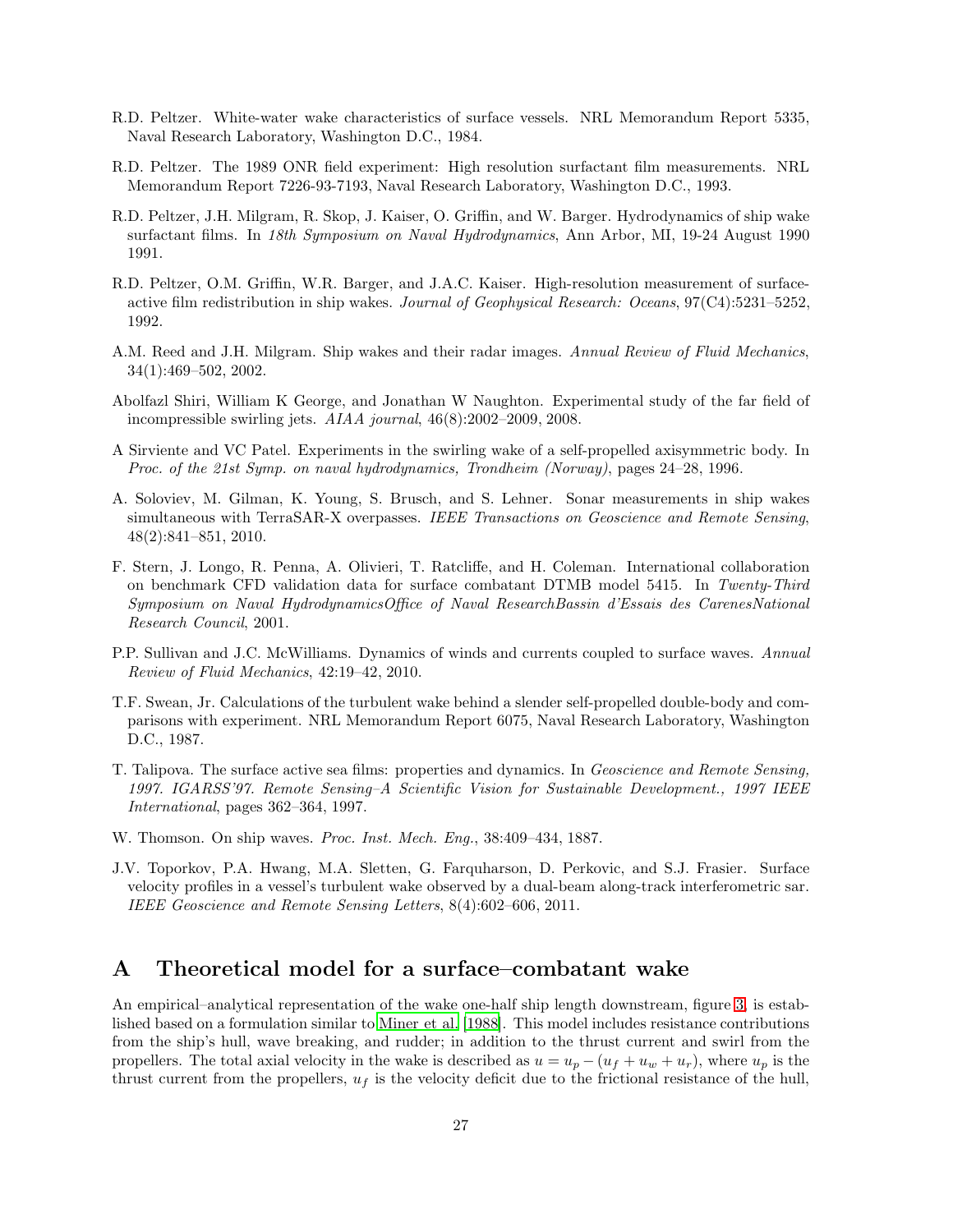$u_w$  is the manifestation of the wave making resistance in the axial velocity profile, and  $u_r$  is the velocity deficit due to the resistance of the twin rudders.

The ship's frictional drag current is approximated as a double Gaussian profile of the form

$$
u_f = u_{Fmax} \exp\left(-3.5\tilde{a}\left[\left(\frac{y \pm 0.3B}{y_h}\right)^2 + \left(\frac{z}{z_h}\right)^2\right]\right),\tag{5}
$$

where  $u_{Fmax}$  is the maximum value of the velocity deficit due to the ship's frictional resistance at the initial data plane, B is the ship beam,  $y_h$  and  $z_h$  are the half widths of the initial wake, and  $\tilde{a} = 2.6$ based on experimental data from [Pao and Lin \[1973\]](#page-25-7). This profile was adjusted relative to the standard Gaussian profile provided by Miner to more closely match the experimental data reported by [Swean](#page-26-5) [\[1987\]](#page-26-5).

The maximum value of the frictional velocity deficit,  $u_{Fmax}$ , is found based on

$$
u_{Fmax} = \frac{\tilde{a}U_0 SC_f}{\pi y_h z_h},\tag{6}
$$

where  $C_f = \frac{0.075}{(\log_{10}(Re)-2)^2}$  is the coefficient of frictional resistance described by the ITTC-1957 correlation,  $Re$  is the Reynolds number,  $S$  is the wetted surface area, and  $U_0$  is the ship's velocity.

Due to the presence of the free surface, the wake half widths are estimated independently. The lateral length scale is approximated as an axisymmetric wake:

$$
y_h = \theta c_\delta \left[ \frac{x - x_0}{\theta} \right]^{\frac{1}{3}} \tag{7}
$$

where  $\theta$  is the momentum radius,  $x_0$  is the virtual origin of the wake, x is the location of the initial data plane, and  $c_{\delta}$  is a scaling constant. The initial data plane is taken  $x/L = 0.5$  downstream of the transom to allow sufficient distance for the wake to reach nearly self–similar conditions.

The momentum radius for an axisymmetric wake as shown by [Nakagawa and Dahm \[2005](#page-25-14)] is

$$
\theta^2 = \frac{1}{8} C_D B^2 \tag{8}
$$

where  $C_D$  is the drag coefficient. In this analysis,  $C_D = C_f \frac{S}{b^2}$  is the frictional resistance non-dimensionalized by a reference area of  $B^2$ . The virtual origin is then solved via

$$
x_0/\theta = \left(\frac{-\sqrt{8}\alpha}{c_\delta\sqrt{C_D}}\right)^3\tag{9}
$$

where  $\alpha = 0.5$  and  $c_{\delta} = 1.14$  based on high Reynolds number data reported by [Johansson et al. \[2003\]](#page-25-15). Assuming the same virtual origin for the horizontal and vertical wakes, Miner provides the ratio of scales as  $y_h/z_h = 2(B/(2D))^{\frac{2}{3}}$  where D is the ship draft.

The turbulent kinetic energy (TKE) of the ship's drag current exhibits a double peak, corresponding to the production of turbulence in the boundary layer on either side of the hull. Miner modeled the TKE as

$$
k_d = k_{max} \left( \tilde{a}_1 \exp\left\{-\tilde{a}_2 \left[ \left(\frac{y}{y_h}\right)^2 + \left(\frac{z}{z_h}\right)^2 \right] \right\} - \tilde{a}_3 \exp\left\{-\tilde{a}_4 \left[ \left(\frac{y}{y_h}\right)^2 + \left(\frac{z}{z_h}\right)^2 \right] \right\} \right) \tag{10}
$$

where  $k_{max}$  is the peak value of the turbulent kinetic energy,  $\tilde{a}_1 = 1.35$ ,  $\tilde{a}_2 = 1.0$ ,  $\tilde{a}_3 = 0.45$ , and  $\tilde{a}_4 = 8.22$ . Miner solves for  $k_{max}$  as  $\sqrt{k_{max}}/u_{Fmax} = 0.3$ . A portion of the wave–making resistance is also manifest in the velocity deficit based on formulation similar to Miner. Here the wave–breaking contribution to the velocity profile is estimated as

$$
u_w = u_{Wmax} \exp\left[-6\tilde{a}\left\{ \left(\frac{z}{z_{hw}}\right)^2 + \left(\frac{y \pm 0.6B}{y_{hw}}\right)^2 \right\} \right],\tag{11}
$$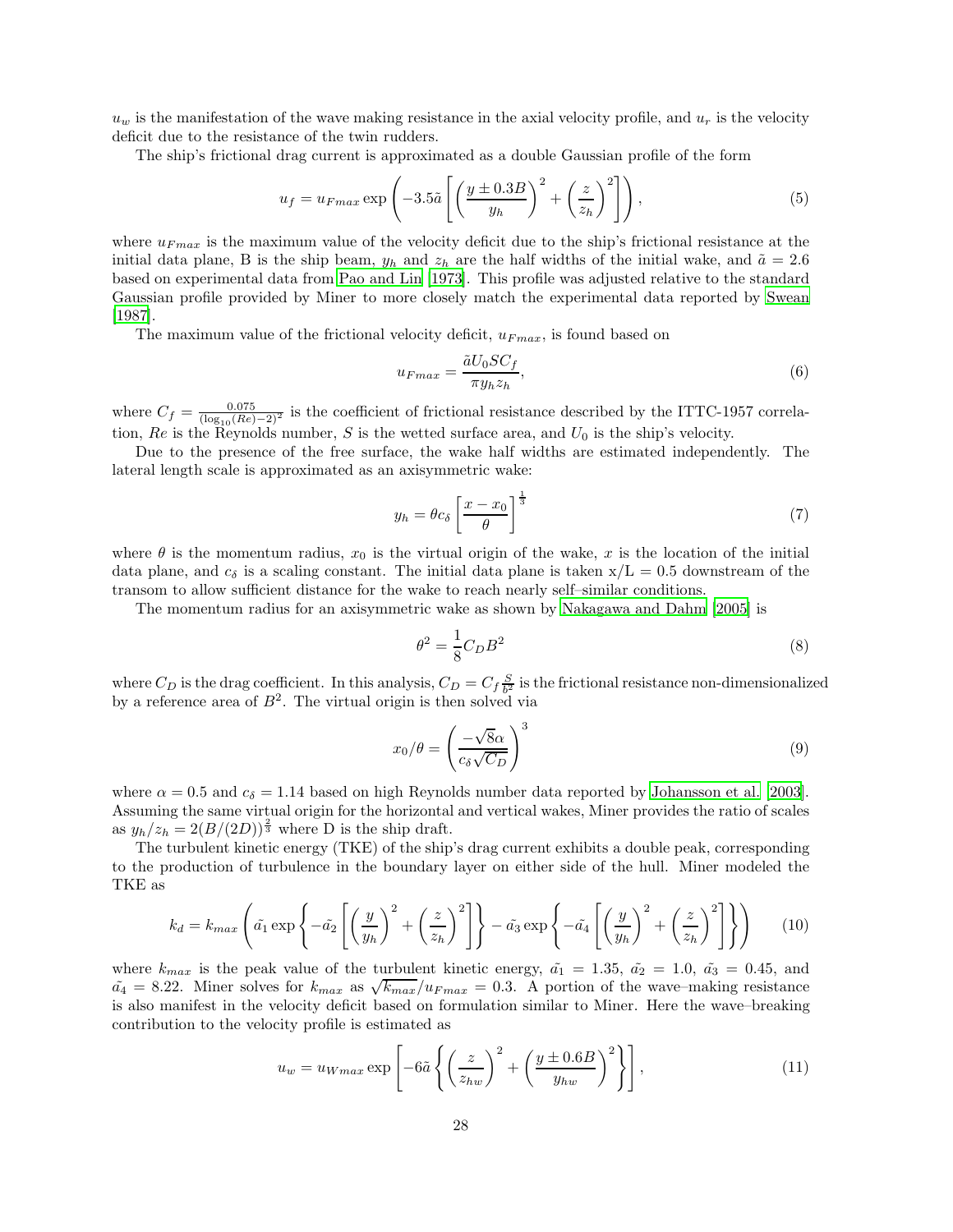where  $u_{Wmax}$  is the maximum value of the velocity deficit due to wave breaking, and  $y_{hw}$  and  $z_{hw}$  are the half widths of the wave–breaking wake. The maximum velocity deficit is calculated based on

$$
u_{Wmax} = \frac{\tilde{a}R_{wave}}{\pi \rho U_0 y_{hw} z_{hw}}\tag{12}
$$

where  $R_{wave}$  is the wave making resistance of the hull based on the experimental data of [Olivieri et al.](#page-25-16) [\[2001\]](#page-25-16).

The ship propellers are modeled as thrust currents with swirl with an axial velocity profile given as

$$
u_p = u_{pMax} exp\left[-2\tilde{a}\left(\frac{r}{r_h}\right)^2\right]
$$
\n(13)

where  $\tilde{a} = 2.45$ , the constant 2 is a profile tuning value, and  $r_h = 0.086x$ . The maximum axial velocity is given by

$$
u_{pMax} = \frac{\tilde{a}T}{\pi \rho U_0(r_h)^2}
$$
\n(14)

where  $T$  is the total thrust of the propellers to overcome the combined frictional and wave–making resistance. The swirl velocity is based on the self-similar propeller velocity.

$$
V_s = V_{sMax}\tilde{a_1}\left(\frac{r}{r_{sh}}\right) \exp\left[-\tilde{a_2}\left(\frac{r}{r_{sh}}\right)^2\right]
$$
 (15)

where  $\tilde{a_1} = 4.34$ ,  $\tilde{a_2} = 3.56$ , and  $r_{sh}$  is half width of the swirl profile taken to be  $r_{sh} = 0.095\sqrt{xB}$ . The maximum swirl velocity,  $V_{sMax}$ , is a function of the propeller torque  $(Q)$ 

$$
V_{sMax} = \frac{Q}{\pi \rho U_0 \frac{\tilde{a_1}}{\tilde{a_2}} (r_{sh})^3}.
$$
\n(16)

The propeller torque is a function of the swirl number,  $\tilde{S}$ , and the propeller diameter,  $D_p$ 

$$
Q = \tilde{S}\left(T\frac{D_p}{2}\right),\tag{17}
$$

where the swirl number is taken to be  $S = 0.3$ .

The self–similar turbulent kinetic energy from the propeller wake is given by

$$
k_p = k_{pMax} \exp\left[-\tilde{a}\left(\frac{r}{r_h}\right)^2\right],\tag{18}
$$

where  $k_{pMax} = (0.59u_{Fmax})^2$ .

The rudders are modeled as NACA 0015, with  $C_{d_0} = 0.0093$ . Single Gaussian profiles are used to model the wake deficits as outlined by Miner.

$$
u_r = u_{rMax} exp\left[-\tilde{a}\left\{ \left(\frac{y \pm y_r}{y_{hr}}\right)^2 + \left(\frac{z - z_r}{z_{hr}}\right)^2 \right\}\right]
$$
(19)

where  $y_r$  and  $z_r$  are the rudder horizontal and vertical offsets from the surface centerline. The maximum velocity deficit due to the rudder is estimated as

$$
u_{rMax} = \frac{\tilde{a}_{r} R_{rudder}}{\pi \rho U_0 y_{hr} z_{hr}}\tag{20}
$$